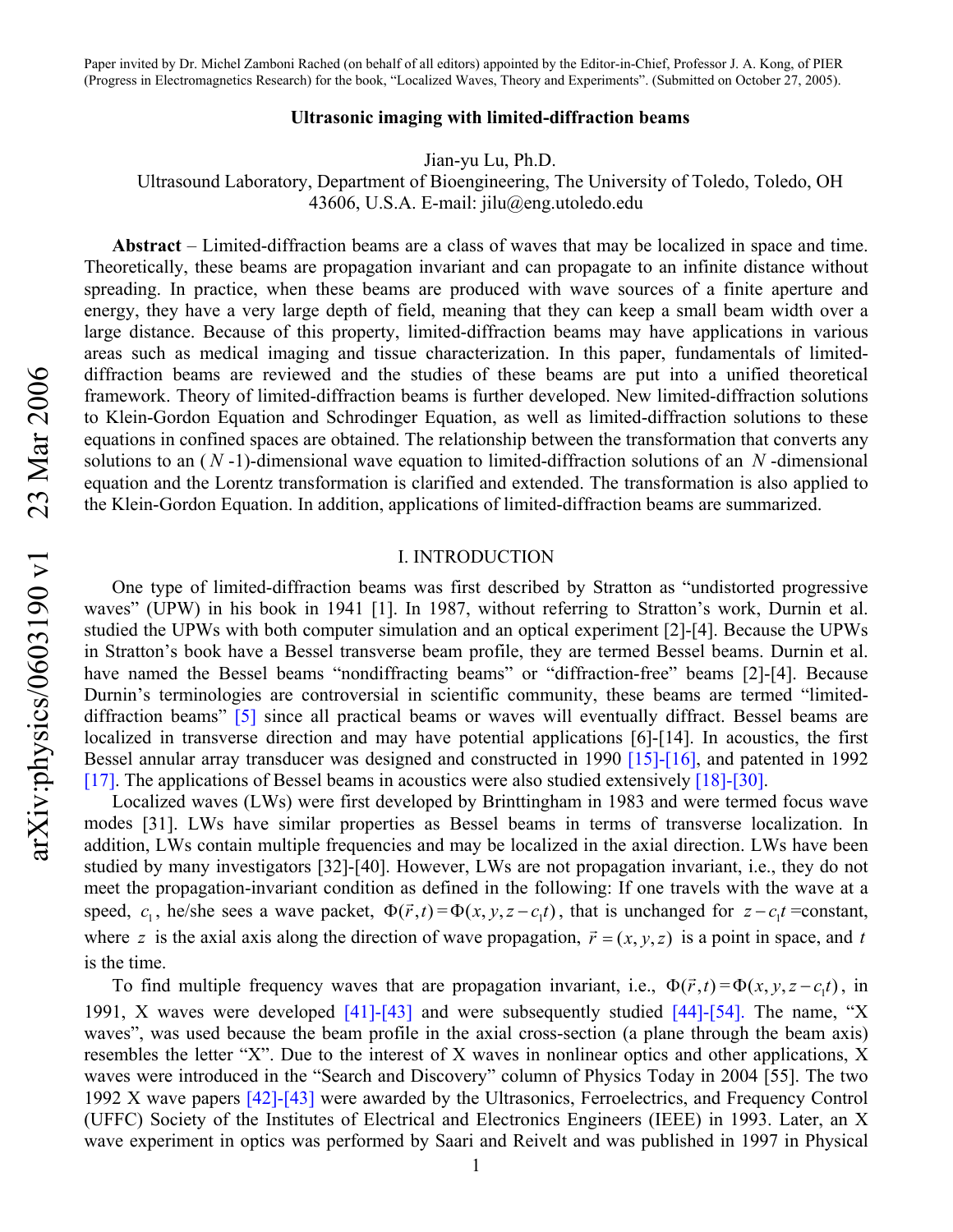Review Letters [\[56\]](#page-18-3). To generalize the X waves, a transformation that is used to obtain limiteddiffraction beams (including X waves) in an  $N$ -dimensional space from any solutions to an  $(N-1)$ -dimensional isotropic/homogeneous wave equation was developed in 1995 [\[44\],](#page-18-0) where  $N \ge 2$  is an integer. This formula has been related to part of the Lorentz transformation [\[57\]](#page-18-4)[-\[58\]](#page-18-5), and was used and demonstrated by other researchers [\[59\]](#page-18-6)-[\[60\].](#page-18-7) Furthermore, an X wave transform that is a transformation pair was developed in 2000 for any physically realizable waves using the orthogonal property of X waves [\[46\]](#page-18-8)[-\[47\]](#page-18-9). The orthogonal property of X waves was further studied by Salo et al. in 2001 [\[61\].](#page-18-10) The transformation pair allows one to decompose an arbitrary physically realizable wave into X waves (inverse X wave transform) and determine the coefficients (forward X wave transform) of the decomposition. Based on the X wave theory, a method and its extension that are capable of an ultra high frame rate (HFR) two-dimensional (2D) or three-dimensional (3D) imaging were developed in 1997 [\[62\]-](#page-18-11)[\[82\].](#page-19-0) Due to the importance of this method, it was noted as one of the predictions of the  $21<sup>st</sup>$  century medical ultrasonics in 2000 [\[83\]](#page-19-1). After the introduction of X waves in 1991 [\[41\]-](#page-17-4)[\[43\],](#page-17-5) these waves have been studied extensively by many investigators [\[56\],](#page-18-3) [\[58\]](#page-18-5)[-\[60\]](#page-18-7), [\[84\]](#page-19-2)[-\[118\]](#page-21-0). There are also some review papers on X waves and their applications [\[119\]](#page-21-1)[-\[126\]](#page-21-2).

In this paper, fundamentals of limited-diffraction beams are reviewed and the studies of these beams are put into a unified theoretical framework. Theory of limited-diffraction beams is further developed. New limited-diffraction solutions to Klein-Gordon Equation and Schrodinger Equation, as well as limited-diffraction solutions to these equations in confined spaces are obtained. The relationship between the transformation that converts any solutions to an  $(N-1)$ -dimensional wave equation to limited-diffraction solutions of an  $N$ -dimensional equation and the Lorentz transformation is clarified and extended. The transformation is also applied to the Klein-Gordon Equation. In addition, some applications of limited-diffraction beams are summarized.

## II. FUNDAMENTALS OF LIMITED-DIFFRACTION BEAMS

### <span id="page-1-0"></span>*A. Bessel Beams*

An *N* -dimensional isotropic/homogeneous wave equation is given by:

$$
\left[\sum_{j=1}^{N} \frac{\partial^2}{\partial x_j^2} - \frac{1}{c^2} \frac{\partial^2}{\partial t^2}\right] \Phi(\vec{r}, t) = 0, \qquad (1)
$$

where  $x_j$ ,  $(j = 1, 2, ..., N)$  represents rectangular coordinates in an N-dimensional space,  $N \ge 1$  is an integer,  $\Phi(\vec{r},t)$  is a scalar function (sound pressure, velocity potential, or Hertz potential in electromagnetics) of spatial variables,  $\vec{r} = (x_1, x_2, \dots, x_N)$ , and time, *t*, and *c* is the speed of light in vacuum or speed of sound in a medium.

In three–dimensional space, we have:

$$
\left(\nabla^2 - \frac{1}{c^2} \frac{\partial^2}{\partial t^2}\right) \Phi(\vec{r}, t) = 0,
$$
\n(2)

<span id="page-1-2"></span><span id="page-1-1"></span>where  $\nabla^2$  is the Laplace operator. In cylindrical coordinates, the wave equation is given by:

$$
\left[\frac{1}{r}\frac{\partial}{\partial r}(r\frac{\partial}{\partial r}) + \frac{1}{r^2}\frac{\partial^2}{\partial \phi^2} + \frac{\partial^2}{\partial z^2} - \frac{1}{c^2}\frac{\partial^2}{\partial t^2}\right] \Phi(\vec{r},t) = 0, \tag{3}
$$

where  $r = \sqrt{x^2 + y^2}$  is the radial distance,  $\phi = \tan^{-1}(y/x)$  is the polar angle, and *z* is the axial axis.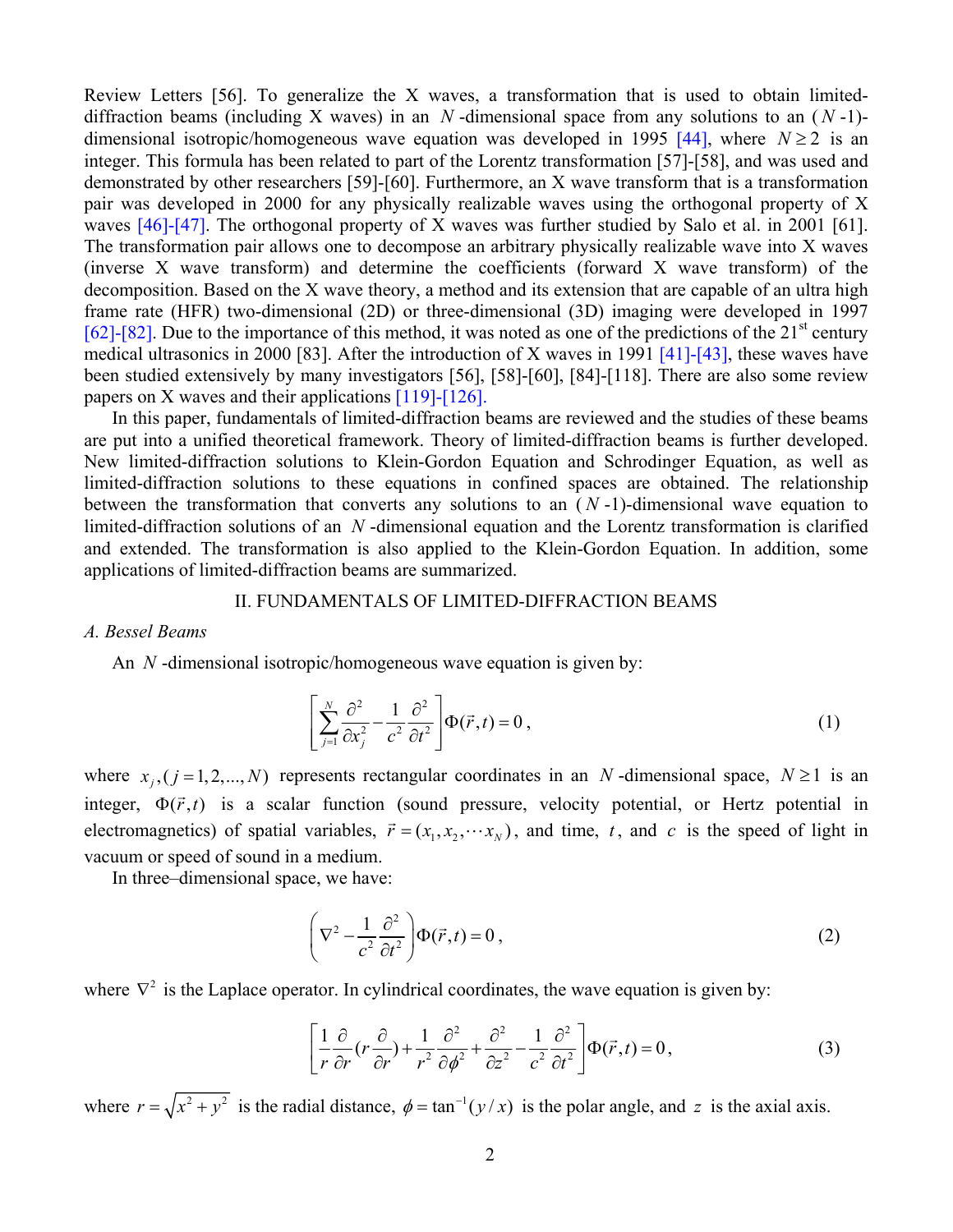One generalized solution to the *N* -dimensional wave equation in [\(1\)](#page-1-0) is given by [\[42\]](#page-17-6), [\[119\]:](#page-21-1)

$$
\Phi(x_1, x_2, ..., x_N; t) = f(s), \tag{4}
$$

<span id="page-2-3"></span><span id="page-2-2"></span>where

$$
s = \sum_{j=1}^{N-1} D_j x_j + D_N (x_N \pm c_1 t), \ (N \ge 1), \tag{5}
$$

and where  $D_i$  are complex coefficients,  $f(s)$  is any well-behaved complex function of  $s$ , and

$$
c_1 = c \sqrt{1 + \sum_{j=1}^{N-1} D_j^2 / D_N^2} \ . \tag{6}
$$

If  $c_1$  is real,  $f(s)$  and its linear superposition represent limited-diffraction solutions to the N dimensional wave equation [\(1\)](#page-1-0).

For example, if  $N = 3$ ,  $x_1 = x$ ,  $x_2 = y$ ,  $x_3 = z$ ,  $D_1 = \alpha_0(k,\zeta)\cos\theta$ ,  $D_2 = \alpha_0(k,\zeta)\sin\theta$ ,  $D_3 = b(k,\zeta)$ , with cylindrical coordinates, one obtains families of solutions to [\(3\)](#page-1-1) [\[42\]](#page-17-6), [\[119\]](#page-21-1):

$$
\Phi_{\zeta}(s) = \int_{0}^{\infty} T(k) \left[ \frac{1}{2\pi} \int_{-\pi}^{\pi} A(\theta) f(s) d\theta \right] dk \tag{7}
$$

<span id="page-2-0"></span>and

$$
\Phi_K(s) = \int_{-\pi}^{\pi} D(\zeta) \left[ \frac{1}{2\pi} \int_{-\pi}^{\pi} A(\theta) f(s) d\theta \right] d\zeta , \qquad (8)
$$

<span id="page-2-1"></span>where

$$
s = \alpha_0(k,\zeta)r\cos(\phi-\theta) + b(k,\zeta)\left[z \pm c_1(k,\zeta)t\right],\tag{9}
$$

and where

$$
c_1(k,\zeta) = c\sqrt{1 + [\alpha_0(k,\zeta)/b(k,\zeta)]^2} \,,
$$
\n(10)

and  $\alpha_0(k,\zeta)$ ,  $b(k,\zeta)$ ,  $A(\theta)$ ,  $T(k)$ , and  $D(\zeta)$  are well-behaved functions, and  $\theta$ ,  $k$ , and  $\zeta$  are free parameters. If  $c_1(k, \zeta)$  is real, and is not a function of *k* and  $\zeta$ , respectively,  $\Phi_{\zeta}(s)$ ,  $\Phi_{\zeta}(s)$ , are families of limited-diffraction solutions to the wave equation [\(3\)](#page-1-1).

The following function is also a family of limited-diffraction solution to the wave equation [\[42\],](#page-17-6) [\[119\]:](#page-21-1)

$$
\Phi_L(r, \phi, z - ct) = \Phi_1(r, \phi)\Phi_2(z - ct), \qquad (11)
$$

where  $\Phi_2(z-ct)$  is any well-behaved function of  $z-ct$  and  $\Phi_1(r, \phi)$  is a solution to the transverse Laplace equation: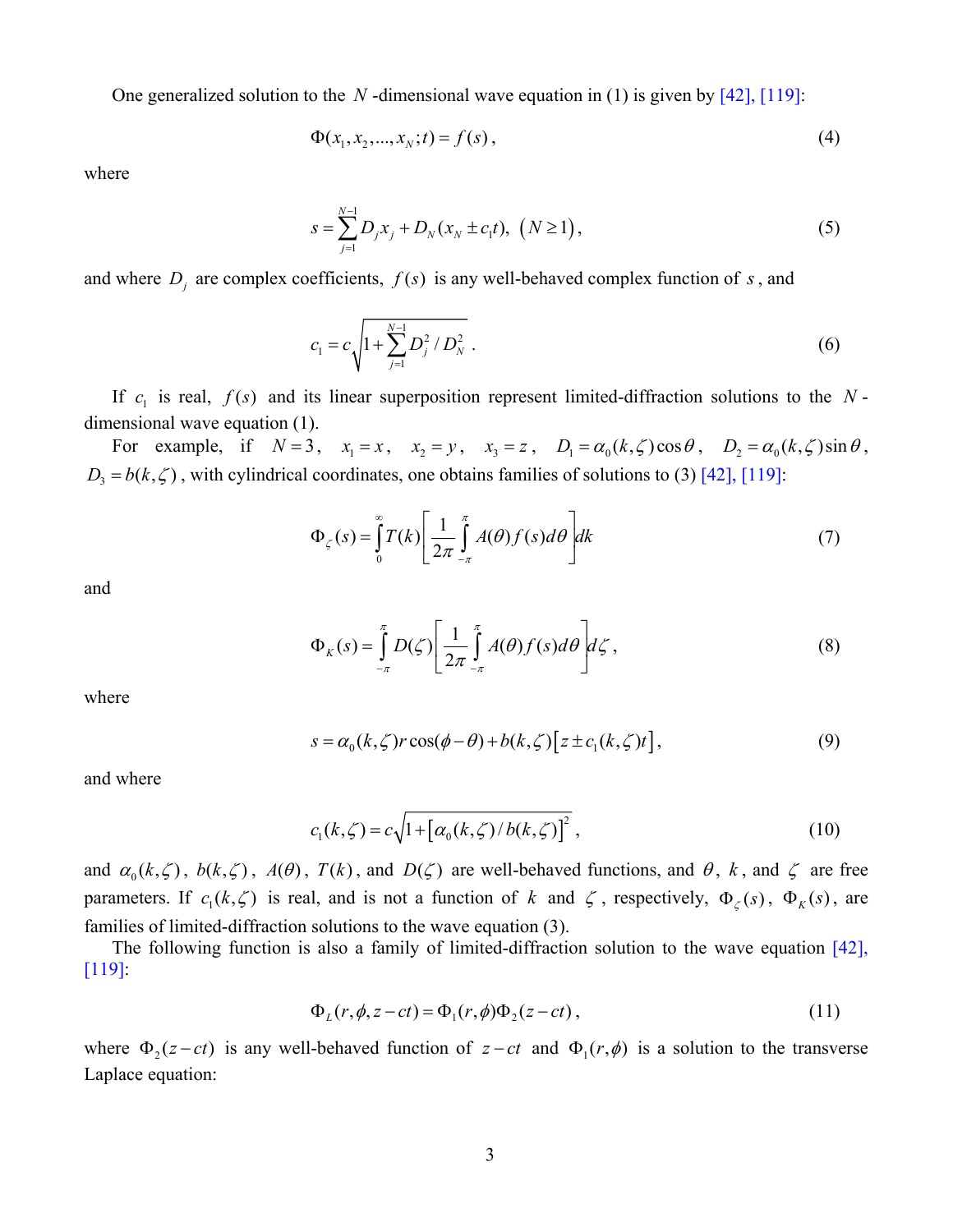$$
\left[\frac{1}{r}\frac{\partial}{\partial r}(r\frac{\partial}{\partial r}) + \frac{1}{r^2}\frac{\partial^2}{\partial \phi^2}\right] \Phi_1(r,\phi) = 0.
$$
 (12)

If  $T(k) = \delta(k - k^{\prime})$ ,  $f(s) = e^{s}$ ,  $\alpha_0(k, \zeta) = -i\alpha$ , and  $b(k, \zeta) = i\beta$  in [\(7\)](#page-2-0) and [\(9\),](#page-2-1) we have:

$$
\Phi_{\zeta}(s) = \left[\frac{1}{2\pi} \int_{-\pi}^{\pi} A(\theta) e^{-i\alpha r \cos(\phi - \theta)} d\theta\right] e^{i(\beta z - \omega t)}, \qquad (13)
$$

where  $\beta = \sqrt{k^2 - \alpha^2}$  is the propagation parameter,  $\delta(k - k)$  is the Dirac-Delta function, and  $k' = \omega/c > 0$  is the wave number and  $\omega$  is the angular frequency. If  $A(\theta) = i^n e^{in\theta}$ , one obtains an *n* thorder Bessel beam [\[2\]-](#page-16-1)[\[4\],](#page-16-2) [\[15\]-](#page-16-6)[\[17\]:](#page-16-8)

$$
\Phi_{B_n}(\vec{r},t) = \Phi_{B_n}(r,\phi,z-c_1t) \n= e^{in\phi} J_n(\alpha r) e^{i(\beta z - \omega t)}, (n = 0,1,2,\cdots)
$$
\n(14)

<span id="page-3-0"></span>where the subscript " $B_n$ " means *n* th-order Bessel beam,  $\alpha$  is a scaling parameter,  $J_n(\cdot)$  is the *n* thorder Bessel function of the first kind, and  $c_1 = \omega/\beta$  is the phase velocity of the wave. It is clear that Bessel beams are single-frequency waves and are localized in transverse direction. The scaling parameter,  $\alpha$ , determines the degree of localization. Because of this property, Bessel beams can be applied to medical ultrasonic imaging [\[15\]](#page-16-6)[-\[21\]](#page-17-7). Bessel beams are further studied [\[22\]-](#page-17-8)[\[30\]](#page-17-0) along with the studies of acoustic transducers and ultrasound waves [\[127\]-](#page-21-3)[\[130\].](#page-21-4)

#### *B. Nonlinear Bessel Beams*

In medical imaging, nonlinear properties are important to provide additional information of diseased tissues. Harmonics of Bessel beams due to the tissue nonlinearity are useful to obtain higher quality images by combining the localized properties of limited-diffraction beams [\[22\]-](#page-17-8)[\[23\].](#page-17-9)

# *C. "Frozen Waves"*

It is clear from [\(14\)](#page-3-0) that, single-frequency Bessel beams have two free parameters. One is the order of the Bessel function and the other is the scaling parameter that changes the phase velocity of the Bessel beams. The order of the Bessel beams, *n* , in [\(14\)](#page-3-0) has been exploited to produce various limiteddiffraction beams of different transverse beam profiles since 1995 [\[29\]](#page-17-10)[-\[30\]](#page-17-0). Another parameter, the scaling parameter,  $\alpha$ , in [\(14\),](#page-3-0) has also been used for a linear superposition of Bessel beams to produce a beam of a desired axial profile [\[24\]-](#page-17-11)[\[27\]](#page-17-12) for zeroth-order Bessel beams. Although an annular array was used in the production of superposed Bessel beams in these studies, the number of annuli and the width of each ring are free to change. When the number of annuli approaches to infinity and the width of each ring shrinks to zero with a given circular aperture, the field distribution at the surface of the annular array is in fact a continuous function. In a more general way, one could use X wave transform [\[28\],](#page-17-13) [\[46\]-](#page-18-8) [\[47\]](#page-18-9) to produce a wave whose shape would be close to a desired one under conditions such as the leastsquare criterion [\[131\]](#page-21-5) by changing both the order of the beams and the scaling parameter.

In 2004, Zamboni-Rached has developed an analytical relationship between the scaling parameter of Bessel beams and the axial beam profile along the beam axis  $(r=0)$  for the zeroth-order Bessel beams. The resulting linear superposition of Bessel beams of different scaling parameter,  $\alpha$ , was called "Frozen Waves" [\[132\].](#page-21-6) The method was extended to include superposition over both the scaling parameter and the order of the Bessel beams [\[133\]](#page-21-7) to better control the transverse beam profile of the "frozen waves". These studies not only provide computationally efficient ways for beam designs, but also may have applications in optical tweezers [\[134\].](#page-21-8)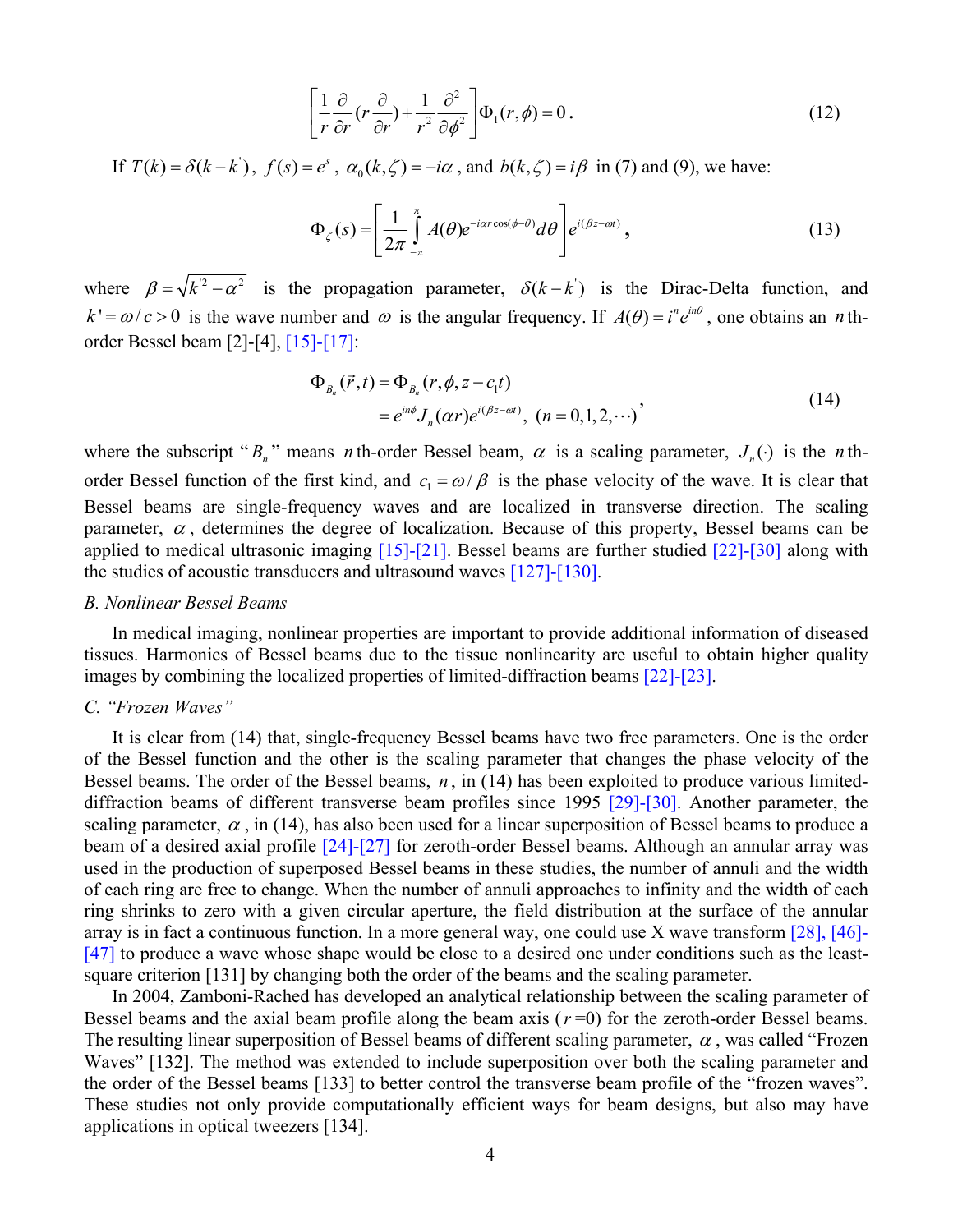## *D. X Waves*

<span id="page-4-0"></span>If  $T(k) = B(k)e^{-a_0 k}$ ,  $A(\theta) = i^n e^{in\theta}$ ,  $\alpha_0(k,\zeta) = -ik \sin \zeta$ ,  $b(k,\zeta) = ik \cos \zeta$ , and  $f(s) = e^s$ , one obtains an *n* th-order X wave [\[41\]-](#page-17-4)[\[53\],](#page-18-12) which is a superposition of limited-diffraction portion of Axicon beams [\[135\]-](#page-21-9)[\[136\]:](#page-21-10)

$$
\Phi_{X_n}(\vec{r},t) = \Phi_{X_n}(r,\phi,z-c_1t)
$$
  
=  $e^{in\phi} \int_0^\infty B(k) J_n(kr\sin\zeta) e^{-k[a_0 - i\cos\zeta(z-c_1 t)]} dk$ ,  $(n = 0,1,2,...)$ , (15)

where the subscript " $X_n$ " means *n* th-order X wave,  $c_1 = c / \cos \zeta \ge c$  is both the phase and group velocity of the wave,  $|\zeta| < \pi/2$  is the Axicon angle [\[136\]](#page-21-10)-[\[137\]](#page-21-11),  $a_0$  is a positive free parameter that determines the decaying speed of the high frequency components of the wave, and  $B(k)$  is an arbitrary well-behaved transfer function of a device (acoustic transducer or electromagnetic antenna) that produces the wave. Compare [\(15\)](#page-4-0) with [\(14\),](#page-3-0) it is easy to see the similarity and difference between a Bessel beam and X wave. X waves are multiple-frequency waves while Bessel beams have a single frequency. However, both waves have the same limited-diffraction property, i.e., they are propagation invariant. Because of multiple frequencies, X waves can be localized in both transverse space and time to form a tight wave packet. They can propagate in a free space or isotropic/homogeneous media without spreading or dispersion. Choosing specific  $B(k)$ , one can obtain analytical X wave solutions [\[41\]-](#page-17-4)[\[43\].](#page-17-5) One example is the zeroth-order ( $n=0$  and  $B(k) = a_0$ ) X wave [\[42\]:](#page-17-6)

$$
\Phi_{X_0}(\vec{r},t) = \Phi_{X_0}(r,\phi,z-c_1t)
$$
\n
$$
= \int_0^{\infty} a_0 J_0(kr\sin\zeta) e^{-k[a_0 - i\cos\zeta(z-c_1t)]} dk
$$
\n
$$
= \frac{a_0}{\sqrt{(r\sin\zeta)^2 + [a_0 - i\cos\zeta(z-c_1t)]^2}}
$$
\n(16)

#### <span id="page-4-3"></span>*E. Obtaining Limited-diffraction Beams with Variable Transformation*

If  $\Phi_{N-1}(\vec{r}_{N-1},t)$  is a solution to the (N-1)-dimensional isotropic/homogeneous wave equation, one can always obtain a limited-diffraction solution,  $\Phi_N(\vec{r}_N, t)$ , to the *N*-dimensional wave equation (see [\(1\)\)](#page-1-0) with the following variable substitutions [\[44\]:](#page-18-0)

$$
\begin{cases}\n\vec{r}_{N-1} \sin \zeta \to \vec{r}_{N-1} \\
\frac{x_N \cos \zeta}{c} - t \to t\n\end{cases} \text{ or } \begin{cases}\n\vec{r}_{N-1} \sin \zeta \to \vec{r}_{N-1} \\
t - \frac{x_N \cos \zeta}{c} \to t\n\end{cases},
$$
\n(17)

<span id="page-4-2"></span><span id="page-4-1"></span>where  $\vec{r}_{N-1} = (x_1, x_2, \dots, x_{N-1})$ ,  $\vec{r}_N = (x_1, x_2, \dots, x_N)$  and  $N \ge 2$  is an integer and  $|\zeta| < \pi/2$  is the Axicon angle [\[136\]-](#page-21-10)[\[137\]](#page-21-11) (for  $N = 1$ ,  $\Phi_{N-1}(\vec{r}_{N-1}, t) = \Phi_0(t)$  is a vibration and not a wave, in this case, [\(17\)](#page-4-1) and the procedure above work only when  $\zeta = 0$ ). Because  $x_N \cos \zeta / c - t$  appears as a single variable in the following equation:

$$
\Phi_N(\vec{r}_N, t) = \Phi_N(\vec{r}_{N-1}, x_N - c_1 t) = \Phi_{N-1}(\vec{r}_{N-1} \sin \zeta, x_N \cos \zeta / c - t), \qquad (18)
$$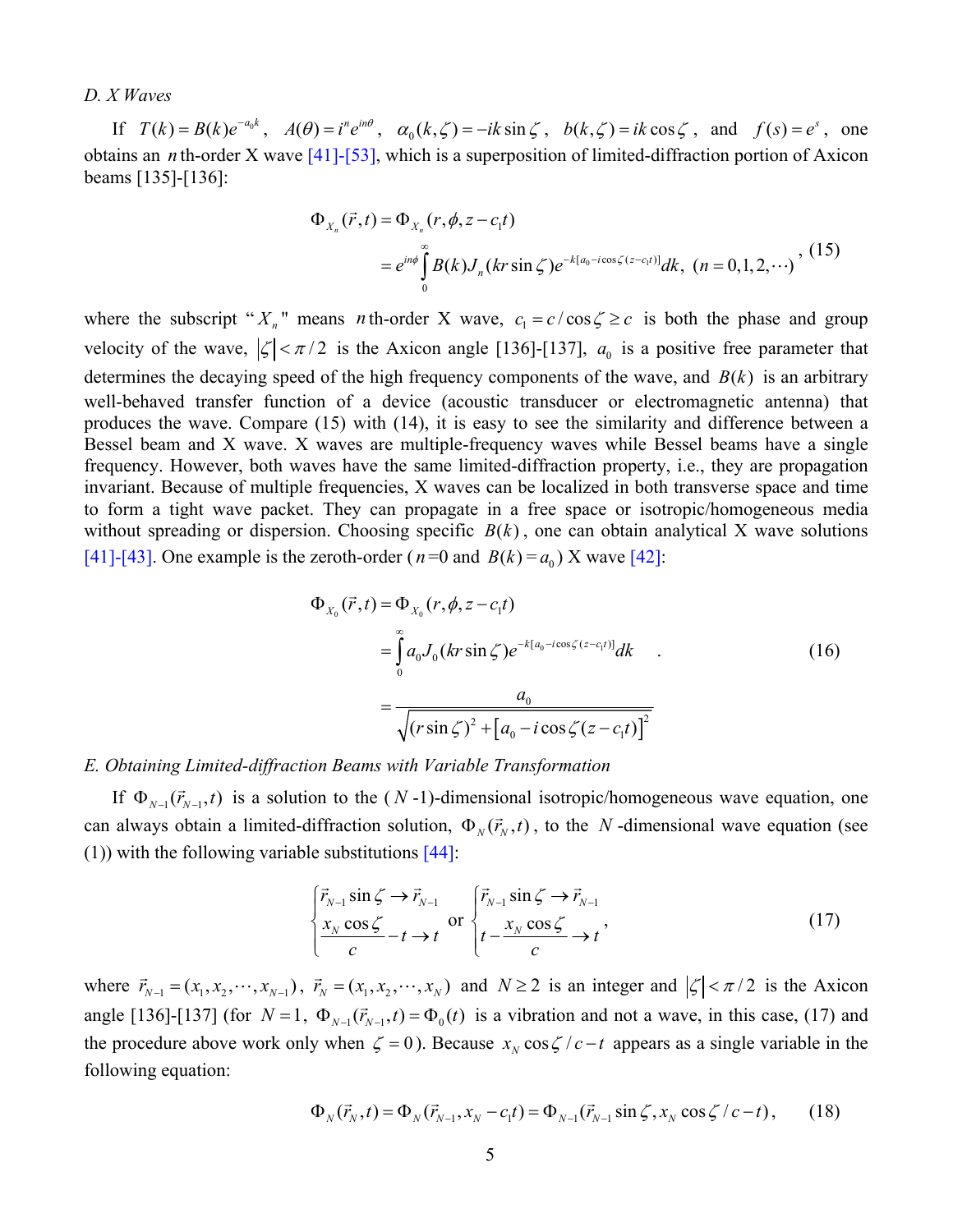$\Phi_N(\vec{r}_N, t)$  is a limited-diffraction beam propagating along the axis,  $x_N$ . As shown in [\[57\]-](#page-18-4)[\[58\],](#page-18-5) [\(17\)](#page-4-1) is related to part of the Lorentz transformation (missing the transformation on  $x<sub>N</sub>$ ) after dividing all variables by the same constant,  $\sin \zeta$ :

$$
\int_{\frac{t}{\sin \zeta} - \frac{x_n \cos \zeta}{c \sin \zeta}} \frac{\vec{r}_{n-1} \to \vec{r}_{n-1}}{\sin \zeta} (t - \frac{x_n \cos \zeta}{c}) = \gamma (t - \frac{\beta}{c} x_n) \to t
$$
\n(19)

<span id="page-5-0"></span>where  $\beta = \cos \zeta = v/c$  and  $\gamma = \frac{1}{\sin \zeta} = \frac{1}{\sqrt{1 - \theta^2}}$ 1 1  $\gamma = \frac{1}{\sin \zeta} = \frac{1}{\sqrt{1 - \beta^2}}$ , and where  $0 \le v < c$  is the velocity of the moving

coordinates (observer) along the axis,  $x_N$ . Contrary to the report in [\[57\]](#page-18-4)[-\[58\],](#page-18-5) if  $\Phi_{N-1}(\vec{r}_{N-1},t)$  is a solution to the  $(N-1)$ -dimensional isotropic/homogeneous wave equation,  $\Phi_N(\vec{r}_N, t)$  will not be a solution to the  $N$ -dimensional wave equation [\(1\)](#page-1-0) with the partial Lorentz transformation [\(19\)](#page-5-0). Equation [\(17\)](#page-4-1) has also been used in [\[59\]](#page-18-6)[-\[60\]](#page-18-7) to derive limited-diffraction beams in waveguides.

## <span id="page-5-1"></span>*F. Limited-diffraction Solutions to Klein-Gordon Equation*

An *N* -dimensional Klein-Gordon Equation for a free relativistic particle is given by [\[138\]](#page-21-12):

$$
\left[\sum_{j=1}^{N} \frac{\partial^2}{\partial x_j^2} - \frac{1}{c^2} \frac{\partial^2}{\partial t^2} - \frac{m^2 c^2}{\hbar^2}\right] \Phi_N(\vec{r}_N, t) = 0, \qquad (20)
$$

where  $x_j$ ,  $(j = 1, 2, ..., N)$  represents rectangular coordinates in an N-dimensional space,  $N \ge 1$  is an integer,  $\Phi_N(\vec{r}_N, t)$  is a scalar wave function of spatial variables,  $\vec{r}_N = (x_1, x_2, \dots, x_N)$ , and time, t, c is the speed of light in vacuum,  $\hbar = h/2\pi$ , where *h* is the Plank constant,  $m = m' \sin \zeta$  is the mass of the particle at rest, where *m'* is a mass related constant and  $|\zeta| < \pi/2$  is the Axicon angle [\[136\]](#page-21-10)[-\[137\]](#page-21-11).

Assuming  $\Phi_{N-1}(\vec{r}_{N-1},t)$  is a solution to the following  $(N-1)$ -dimensional Klein-Gordon Equation with a mass *m*′ [\[138\]:](#page-21-12)

$$
\left[\sum_{j=1}^{N-1} \frac{\partial^2}{\partial x_j^2} - \frac{1}{c^2} \frac{\partial^2}{\partial t^2} - \frac{m'^2 c^2}{\hbar^2}\right] \Phi_{N-1}(\vec{r}_{N-1}, t) = 0, \tag{21}
$$

<span id="page-5-3"></span><span id="page-5-2"></span>where  $\vec{r}_{N-1} = (x_1, x_2, \dots, x_{N-1})$ , [\(18\)](#page-4-2) is a solution to [\(20\)](#page-5-1) after the variable substitution [\(17\).](#page-4-1) This can be proved easily in a similar way as that in  $[44]$ . Using [\(18\)](#page-4-2) and [\(21\),](#page-5-2) we have:

$$
\left[\sum_{j=1}^{N-1} \frac{\partial^2}{\partial x_j^2}\right] \Phi_{N-1}(\vec{r}_{N-1} \sin \zeta, \frac{x_N \cos \zeta}{c} - t)
$$
\n
$$
= \sin^2 \zeta \left[\frac{1}{c^2} \frac{\partial^2}{\partial t^2} + \frac{m'^2 c^2}{\hbar^2}\right] \Phi_{N-1}(\vec{r}_{N-1} \sin \zeta, \frac{x_N \cos \zeta}{c} - t)
$$
\n(22)

and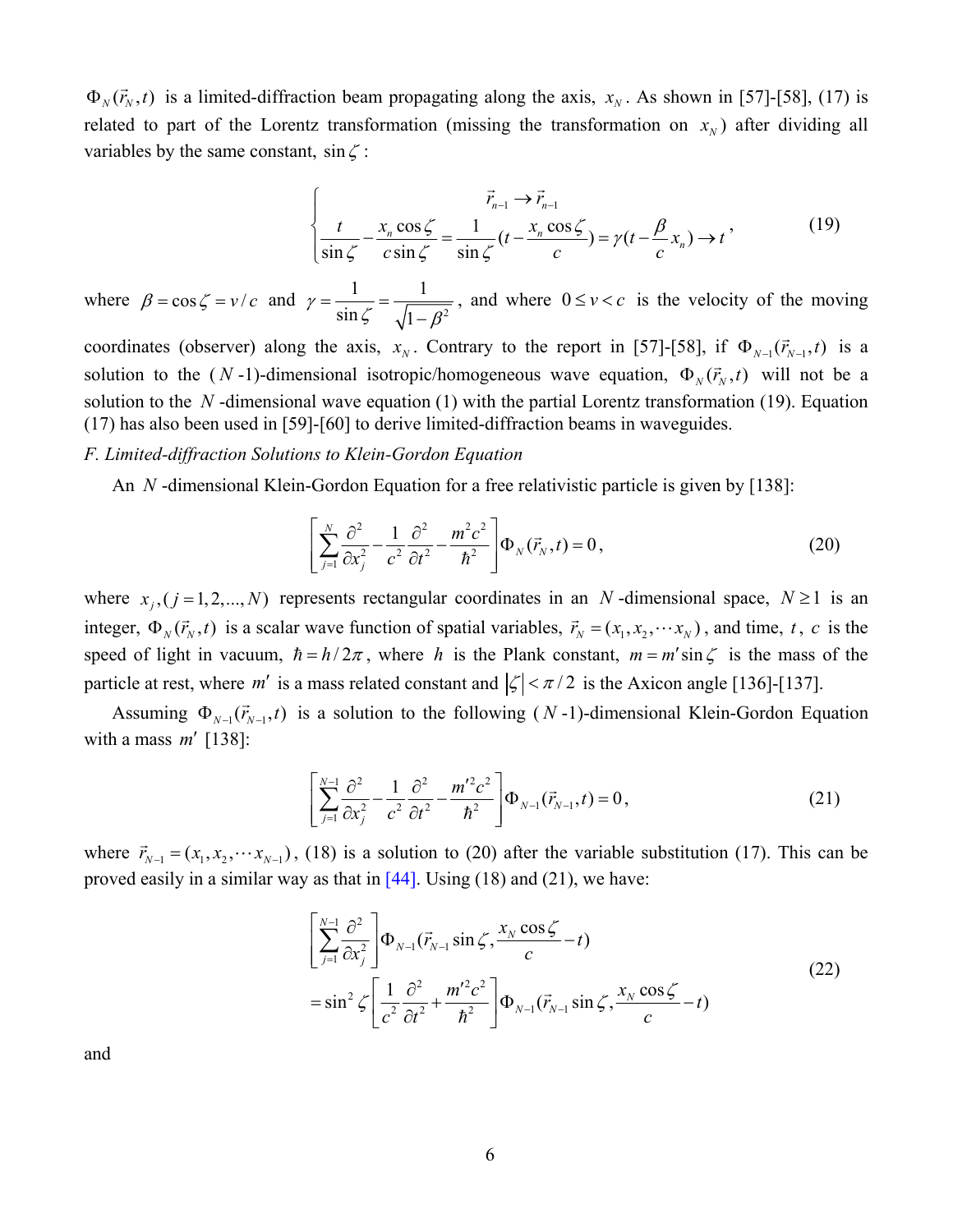$$
\frac{\partial^2}{\partial x_N^2} \Phi_{N-1}(\vec{r}_{N-1} \sin \zeta, \frac{x_N \cos \zeta}{c} - t)
$$
\n
$$
= \frac{\cos^2 \zeta}{c^2} \frac{\partial^2}{\partial t^2} \Phi_{N-1}(\vec{r}_{N-1} \sin \zeta, \frac{x_N \cos \zeta}{c} - t)
$$
\n(23)

<span id="page-6-0"></span>Summing both the left- and right-hand sides of [\(22\)](#page-5-3) and [\(23\)](#page-6-0), and comparing the results with [\(20\),](#page-5-1) it is clear that [\(18\)](#page-4-2) is a solution to [\(20\)](#page-5-1). Limited-diffraction solutions to the Klein-Gordon Equation mean that a free relativistic particle may be accompanied by a rigidly propagating wave along the axis,  $x<sub>N</sub>$ , at a velocity that is greater than the speed of light in vacuum in a manner similar to that of X waves [\[41\]-](#page-17-4)

[\[43\]](#page-17-5) (for  $\zeta \neq 0$ ). If  $|\zeta| \rightarrow \pi/2$ , the wave speed  $c_1 = \frac{c}{\cos \theta}$  $c_1 = \frac{c}{\cos \zeta} \rightarrow \infty$ , then one has  $m' \rightarrow m$ . For photons

where  $m=0$ , [\(22\)](#page-5-3) and [\(23\)](#page-6-0) are the same as those in  $[44]$ . It is worth noting that from the proofs in [\(22\)](#page-5-3)-[\(23\)](#page-6-0) and in [\[44\],](#page-18-0) it is clear that the functions,  $\sin \zeta$  and  $\cos \zeta$ , in [\(17\)](#page-4-1) can be other functions as long as the summation of the squares of those functions is equal to one:  $f_1^2(\zeta) + f_2^2(\zeta) \equiv 1$ , where  $f_1(\zeta)$  and  $f_2(\zeta)$  are any well-behaved functions of  $\zeta$  or other free parameters. This extends the transformation formula in [\(17\)](#page-4-1).

In the following, we will obtain some localized limited-diffraction solutions to the Klein-Gordon Equation. Assuming  $f(s) = e^s$  in [\(4\)](#page-2-2), where *s* is given by [\(5\),](#page-2-3) and inserting [\(4\)](#page-2-2) into [\(20\)](#page-5-1), one obtains the velocity of the wave:

$$
c_1 = c \sqrt{\left(\sum_{j=1}^{N} D_j^2 - \frac{m^2 c^2}{\hbar^2}\right) / D_N^2} \ . \tag{24}
$$

<span id="page-6-1"></span>If  $N = 3$ ,  $x_1 = x$ ,  $x_2 = y$ , and  $x_3 = z$ , [\(24\)](#page-6-1) becomes:

$$
c_1 = c \sqrt{\left(D_1^2 + D_2^2 + D_3^2 - \frac{m^2 c^2}{\hbar^2}\right) / D_3^2} \ . \tag{25}
$$

Choosing  $D_1 = \alpha_0 \cos \theta$  and  $D_2 = \alpha_0 \sin \theta$ , where  $-\pi \le \theta \le \pi$  is a free parameter and  $\alpha_0$  is a wellbehaved function of any free parameters, if  $\alpha_0 = -i \frac{mc}{\hbar} \sin \zeta$ , one obtains:

<span id="page-6-3"></span>
$$
D_3 = i \frac{mc}{\hbar} \left( \sqrt{1 - \left(\frac{\hbar}{mc}\right)^2 \alpha_0^2} / \sqrt{\left(c_1/c\right)^2 - 1} \right) = i \frac{mc}{\hbar} \left( \sqrt{1 + \sin^2 \zeta} / \sqrt{\left(c_1/c\right)^2 - 1} \right). (26)
$$

<span id="page-6-2"></span>Since  $e^s$  in [\(4\)](#page-2-2) is a solution to the Klein-Gordon Equation [\(20\)](#page-5-1), a linear superposition over the free parameter,  $\theta$ , is still a solution:

$$
\Phi_{B_n}^{KG}(\vec{r},t) = \frac{1}{2\pi} \int_{-\pi}^{\pi} A(\theta)e^{s} d\theta
$$
\n
$$
= e^{in\phi} J_n(\frac{mc}{\hbar}r\sin\zeta) e^{i\frac{mc}{\hbar}(\sqrt{1+\sin^2\zeta}/\sqrt{(c_1/c)^2-1})(z-c_1t)}, \quad (n = 0,1,2,\cdots)
$$
\n(27)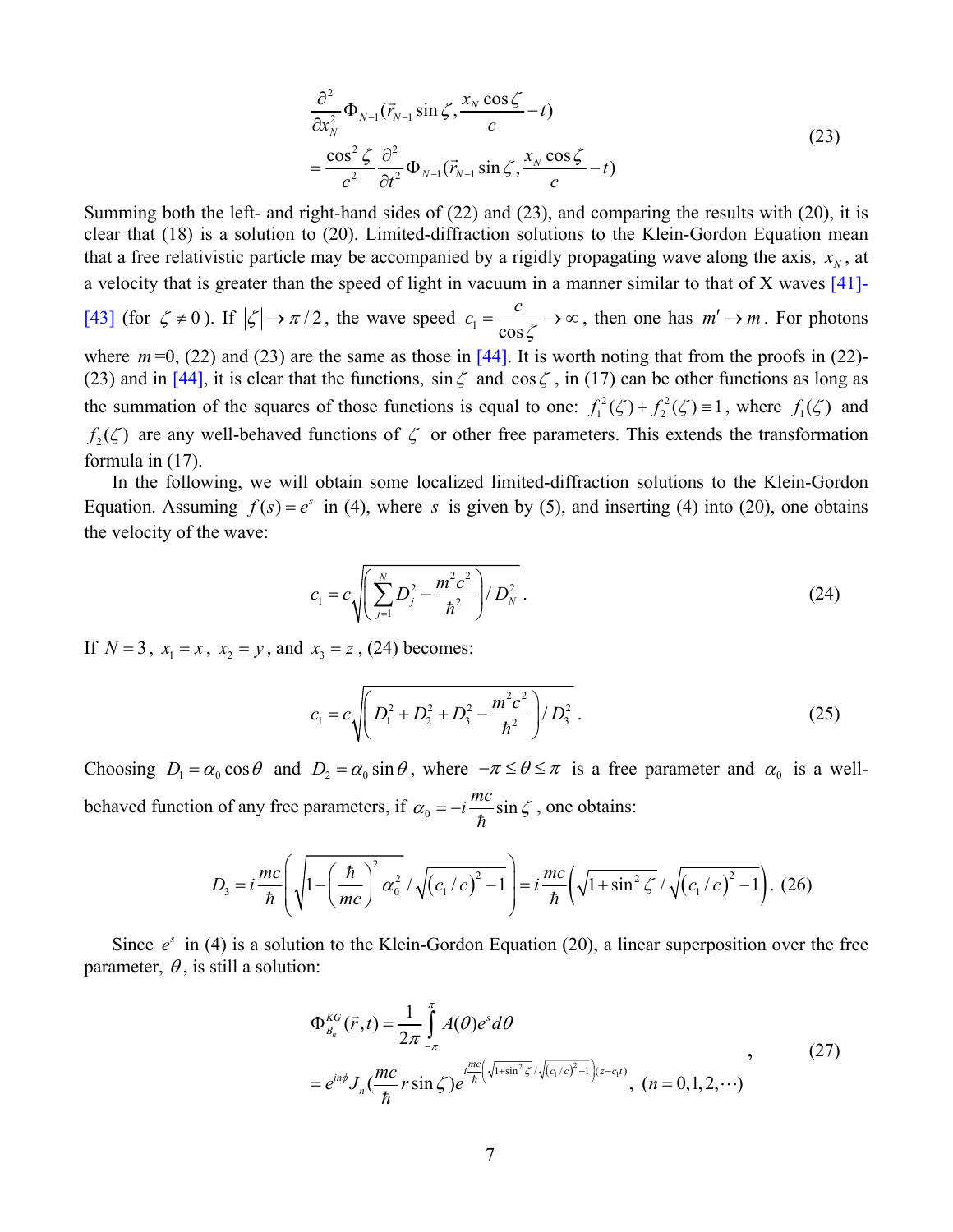where the subscript " $B_n$ " and the superscript " $KG$ " mean *n* th-order Bessel beam and the Klein-Gordon Equation, respectively, and  $\lim_{n \to \infty} \left( \sqrt{\frac{\left( c_1/c \right)^2 - 1}{n}} \right)$  is the propagation constant. Equation [\(27\)](#page-6-2) is a localized solution to [\(20\)](#page-5-1) and its localization increases with the mass, m. For electron at rest,  $m = 9.1 \times 10^{-31}$  kg, and thus  $mc/h = 2.6 \times 10^{12} \text{ m}^{-1}$  ( $\hbar = 1.05 \times 10^{-34} \text{ J} \cdot \text{s}$  and  $c = 3.0 \times 10^8 \text{ m/s}$ ). The wave in [\(27\)](#page-6-2) is localized in pico-meter scale if sin  $\zeta \approx 1$ . There are other choices of  $\alpha_0$ . If  $\alpha_0$  is a constant, a localized limiteddiffraction solution that has a fixed transverse beam profile can be obtained. If  $\alpha_0 = -i(\gamma mv/\hbar)\sin\zeta$ , where  $\gamma = 1/\sqrt{1-\beta^2}$  and  $\beta = v/c$  and where *v* is the velocity of the particle, the transverse localization of the solutions will increase with the speed of the particle. In this case, the propagation constant is given by:  $i \frac{mc}{\hbar} \left( \sqrt{1 + (\gamma v/c)^2 \sin^2 \zeta} / \sqrt{(c_1/c)^2 - 1} \right)$ .

<span id="page-7-0"></span>Superposing  $\Phi_{B_n}^{KG}(\vec{r},t)$  in [\(27\)](#page-6-2) over the mass, m, one obtains a composed wave function that is similar to the X wave  $[41]$ -[\[53\],](#page-18-12) but may not necessary be a solution to [\(20\)](#page-5-1) where m is a constant for a given particle (the physical meaning could be a group of independent particles of different masses traveling in space). Using [\(7\)](#page-2-0) and [\(27\),](#page-6-2) and letting  $T(k) = B(k)e^{-a_0 k}$ , where  $k = mc/\hbar$ , one obtains:

$$
\Phi_{X_n}^{KG}(\vec{r},t) = \Phi_{X_n}^{KG}(r,\phi,z-c_1t)
$$
\n
$$
= \frac{c}{\hbar} e^{in\phi} \int_0^{\infty} B(\frac{mc}{\hbar}) J_n(\frac{mc}{\hbar}r \sin \zeta) e^{-\frac{mc}{\hbar} \left[a_0 - i\left(\sqrt{1+\sin^2 \zeta} / \sqrt{(c_1/c)^2 - 1}\right)(z-c_1t)\right]} dm, (28)
$$
\n
$$
(n = 0,1,2,\cdots)
$$

<span id="page-7-1"></span>where the subscript " $X_n$ " means *n* th-order X wave, the superscript " $KG$ " represents Klein-Gordon Equation,  $a_0$  is a positive free parameter, and  $B(k)$  is an arbitrary well-behaved transfer function. If  $n=0$  and  $B(k) = a_0$ , from [\(28\)](#page-7-0) and [\(16\)](#page-4-3) one has (where  $c_1$  is a constant) [\[42\]](#page-17-6):

$$
\Phi_{X_0}^{KG}(\vec{r},t) = \Phi_{X_0}^{KG}(r,\phi,z-c_1t)
$$
\n
$$
= \frac{a_0}{\sqrt{(r\sin\zeta)^2 + \left[a_0 - i\left(\sqrt{1+\sin^2\zeta}/\sqrt{(c_1/c)^2 - 1}\right)(z-c_1t)\right]^2}}.(29)
$$

It is clear from [\(26\)](#page-6-3)[-\(29\)](#page-7-1) that, if  $c_1 < c$ , the solutions or functions are no longer waves. If  $c_1 = c$ ,  $D_3$ in [\(26\)](#page-6-3) is infinity. For  $c_1 > c$ , one obtains rigidly propagating superluminal waves or functions as in the case of X waves [\[42\].](#page-17-6) One example is to assume  $c_1 = c / \cos \zeta$  as given in [\(17\)](#page-4-1) [\[44\]](#page-18-0). A superposition that is similar to [\(28\)](#page-7-0) can also be done over the velocity,  $v$ , instead of the mass,  $m$ , of a particle if, say,  $\alpha_0 = -i(\gamma mv/\hbar)\sin\zeta$ . In this case, the superposition is a limited-diffraction solution to the Klein-Gordon Equation [\(20\).](#page-5-1)

# *G. Limited-diffraction Solutions to Schrodinger Equation*

<span id="page-7-2"></span>The general nonrelativistic, time-dependent, and three-dimensional Schrodinger wave equation for multiple particles is given by (see e.g., [\[139\]\)](#page-22-0):

$$
-\sum_{j=1}^{M} \frac{\hbar^2}{2m_j} \nabla_j^2 \Phi + V \Phi = i\hbar \frac{\partial \Phi}{\partial t},
$$
\n(30)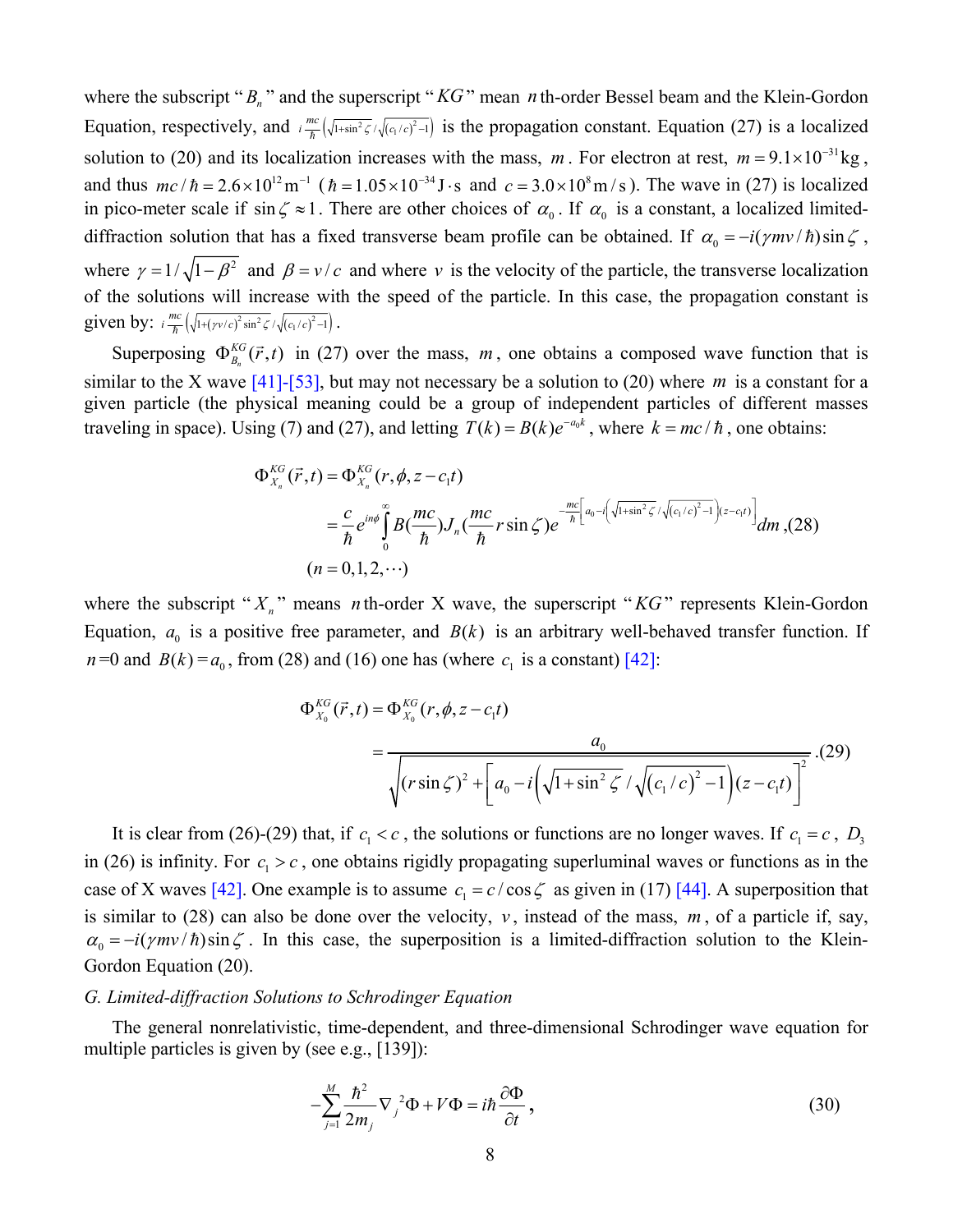where  $\Phi = \Phi(x_1, x_2, x_3; \dots; x_{3M-2}, x_{3M-1}, x_{3M}; t)$  is the wave function (related to the probability of finding particles in space and time) and  $V = V(x_1, x_2, x_3; \dots; x_{3M-2}, x_{3M-1}, x_{3M}; t)$  is the potential of the system.  $\Phi$ and *V* are determined by all the particles and their interactions.  $\nabla_i^2$  is the Laplace in terms of the position of the *j* th particle in space,  $\vec{r}_j = (x_{3j-2}, x_{3j-1}, x_{3j})$ , where  $j = 1, 2, \dots, M$ , *M* is an integer.  $m_j$  is the mass at rest of the *j* th particle. Assuming that *V* is not a function of spatial variables and time, and  $\Phi(s) = e^s$ , where *s* is given by [\(5\)](#page-2-3), one obtains [\[54\]:](#page-18-1)

$$
c_{1} = \frac{\sum_{j=1}^{M} \frac{-\hbar^{2}}{2m_{j}} \left[ D_{3j-2}^{2} + D_{3j-1}^{2} + D_{3j}^{2} \right] + V}{-i\hbar D_{3M}}.
$$
\n(31)

<span id="page-8-0"></span>If  $M = 1$ ,  $x_1 = x$ ,  $x_2 = y$ ,  $x_3 = z$ ,  $m_1 = m$ ,  $D_1 = \alpha_0 \cos \theta$ , and  $D_2 = \alpha_0 \sin \theta$ , where  $|\zeta| < \pi/2$  is an Axicon angle,  $-\pi \le \theta \le \pi$  is a free parameter, and  $\alpha_0$  is a well-behaved function of any free parameters,  $(31)$  is simplified [\[54\]:](#page-18-1)

$$
c_1 = \frac{-\hbar^2}{2m} \left( \alpha_0^2 + D_3^2 \right) + V
$$
  
-*i*hD<sub>3</sub> (32)

If  $V = 0$  and  $\alpha_0 = -i \frac{mc}{\hbar} \sin \zeta$ , one has:

<span id="page-8-1"></span>
$$
D_3 = \begin{cases} i \frac{mc}{\hbar} \left( c_1/c \pm \sqrt{(c_1/c)^2 + \frac{\hbar^2}{m^2 c^2} \alpha_0^2} \right) = i \frac{mc}{\hbar} \left( c_1/c \pm \sqrt{(c_1/c)^2 - \sin^2 \zeta} \right), & \alpha_0 \neq 0 \\ i 2 \frac{mc}{\hbar} (c_1/c), & \alpha_0 = 0 \end{cases}
$$
 (33)

<span id="page-8-2"></span>Following the steps to obtain [\(27\),](#page-6-2) one obtains a localized solution to the Schrodinger Equation in  $(30)$  under the conditions leading to  $(33)$  [\[54\]:](#page-18-1)

$$
\Phi_{B_n}^S(\vec{r},t) = \frac{1}{2\pi} \int_{-\pi}^{\pi} A(\theta) e^s d\theta
$$
\n
$$
= e^{in\phi} J_n(\frac{mc}{\hbar}r \sin \zeta) e^{i\frac{mc}{\hbar} \left(c_1/c \pm \sqrt{(c_1/c)^2 - \sin^2 \zeta}\right)(z - c_1 t)}, \quad (n = 0,1,2,\cdots)
$$
\n(34)

where the subscript " $B_n$ " and the superscript "S" mean *n* th-order Bessel beam and the Schrodinger Equation, respectively, and  $\lim_{h \to 0} \left( c_1/c \pm \sqrt{(c_1/c)^2 - \sin^2 \zeta} \right)$  is the propagation constant. Similar to the Klein-Gordon Equation (see the text below [\(27\)](#page-6-2)), one can select  $\alpha_0 = \text{constant}$ ,  $\alpha_0 = -i(\gamma m v/\hbar) \sin \zeta$ , or other functions to obtain more limited-diffraction beams (the corresponding  $D_3$  can be easily obtained by inserting different  $\alpha_0$  into [\(33\)\)](#page-8-1).

Following the derivations of [\(28\)](#page-7-0) and substituting  $\frac{mc}{\hbar}(\sqrt{1+\sin^2{\zeta}}/\sqrt{(c_1/c)^2-1})$  with  $\frac{mc}{\hbar}(c_1/c+\sqrt{(c_1/c)^2-\sin^2{\zeta}})$ , one obtains a function that is similar to the X wave  $[41]$ - $[53]$ , but may not necessary be a solution to [\(30\)](#page-7-2) (the physical meaning could be a group of independent particles of different masses traveling in space):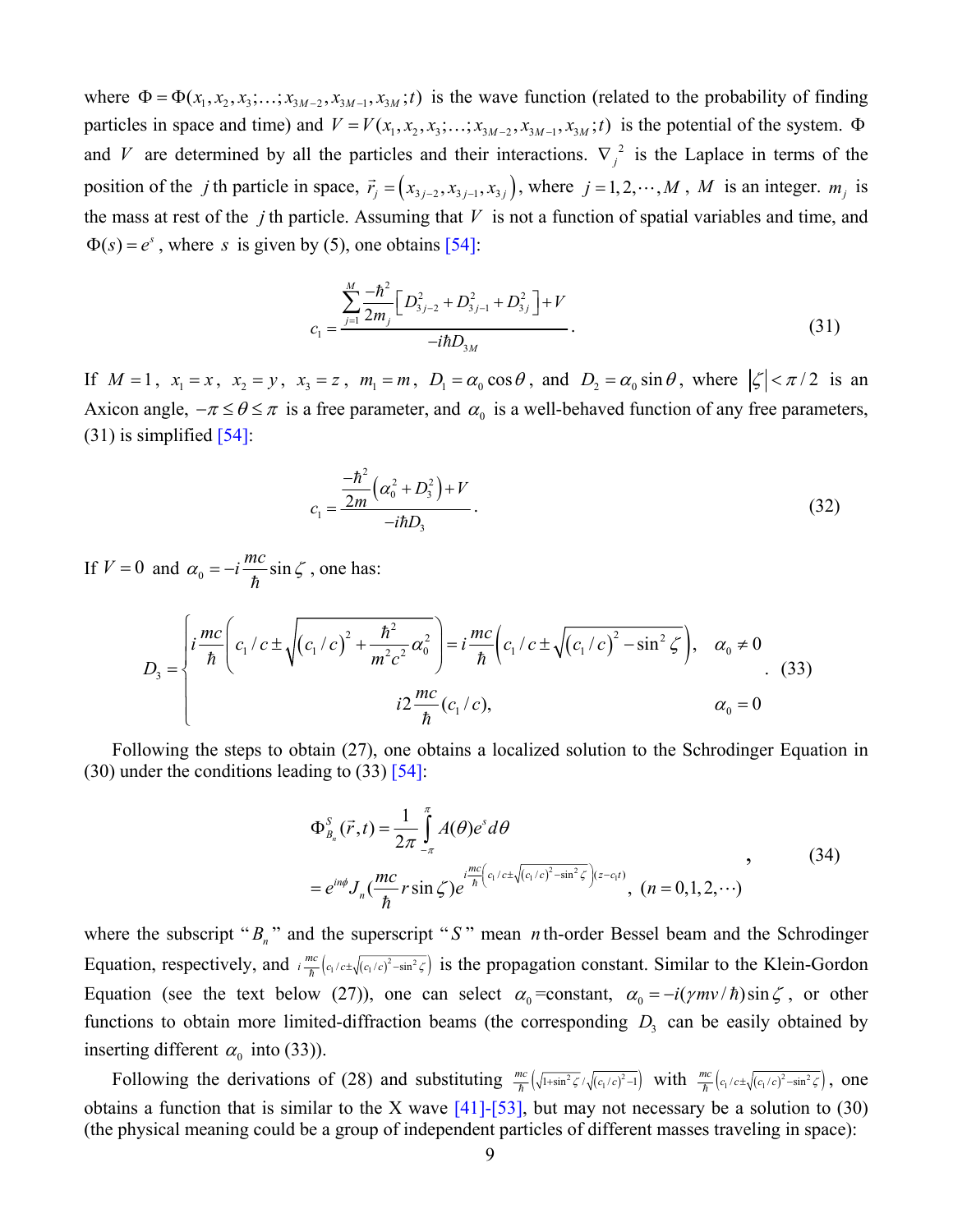$$
\Phi_{X_n}^S(\vec{r},t) = \Phi_{X_n}^S(r,\phi,z-c_1t)
$$
\n
$$
= \frac{c}{\hbar} e^{in\phi} \int_0^{\infty} B(\frac{mc}{\hbar}) J_n(\frac{mc}{\hbar}r \sin \zeta) e^{-\frac{mc}{\hbar} \left[a_0 - i\left(c_1/c \pm \sqrt{(c_1/c)^2 - \sin^2 \zeta}\right)(z-c_1t)\right]} dm, (35)
$$
\n
$$
(n = 0,1,2,\cdots)
$$

<span id="page-9-1"></span><span id="page-9-0"></span>where the subscript " $X_n$ " means *n* th-order X wave, the superscript "S" represents Schrodinger Equation,  $a_0$  is a positive free parameter, and  $B(k)$  is an arbitrary well-behaved transfer function. If  $n=0$  and  $B(k) = a_0$ , from [\(35\)](#page-9-0) and [\(16\)](#page-4-3) one obtains (where  $c_1$  is a constant) [\[42\]:](#page-17-6)

$$
\Phi_{X_0}^S(\vec{r},t) = \Phi_{X_0}^S(r,\phi,z-c_1t)
$$
\n
$$
= \frac{a_0}{\sqrt{(r\sin\zeta)^2 + \left[a_0 - i\left(c_1/c \pm \sqrt{(c_1/c)^2 - \sin^2\zeta}\right)(z-c_1t)\right]^2}}.(36)
$$

In [\(33\)-](#page-8-1)[\(36\),](#page-9-1) if  $(c_1/c)^2 - \sin^2 \zeta < 0$ , the solutions or functions are unbounded for some z or t and may not be of interest. If  $(c_1/c)^2 - \sin^2 \zeta \ge 0$ , one obtains limited-diffraction solutions or functions [\[42\].](#page-17-6) One example is to assume  $c_1 = c / \cos \zeta$  as given in [\(17\)](#page-4-1) [\[44\]](#page-18-0). A superposition that is similar to [\(35\)](#page-9-0) can also be done over the velocity, *v*, instead of the mass, *m*, of a particle if, say,  $\alpha_0 = -i(\gamma mv/\hbar)\sin\zeta$ . In this case, the superposition is a limited-diffraction solution to the Schrodinger Equation [\(30\).](#page-7-2)

#### <span id="page-9-2"></span>*H. Electromagnetic X Waves*

The free-space Maxwell's equations are given by [\[140\]](#page-22-1):

$$
\begin{cases}\n\nabla \times \vec{E} = -\mu_0 \frac{\partial \vec{H}}{\partial t} \\
\nabla \times \vec{H} = \varepsilon_0 \frac{\partial \vec{E}}{\partial t} \\
\nabla \cdot \vec{E} = 0 \\
\nabla \cdot \vec{H} = 0\n\end{cases}
$$
\n(37)

where *E*  $\rightarrow$  is the electric field strength, *H*  $\rightarrow$ is the magnetic field strength,  $\varepsilon_0$  is the dielectric constant of free space ( $\varepsilon_0 \approx \frac{\pi}{36} \times 10^{-9}$  F/m  $\varepsilon_0 \approx \frac{\pi}{26} \times 10^{-9}$  F/m),  $\mu_0$  is the magnetic permeability of free space ( $\mu_0 = 4\pi \times 10^{-7}$  H/m), and  $t$  is the time.

Because of the  $3<sup>rd</sup>$  equation of [\(37\),](#page-9-2) the electric field strength can be written [\[54\]](#page-18-1), [\[141\]](#page-22-2):

$$
\vec{E} = -\mu_0 \frac{\partial}{\partial t} \nabla \times \vec{\Pi}_m, \qquad (38)
$$

<span id="page-9-3"></span>where  $\prod_{m} = \Phi \vec{n}^0$  is a magnetic Hertz vector potential with transverse electrical (TE) polarization, where  $\Phi$  is a scalar function, and  $\vec{n}^0$  represents a unit vector. Inserting [\(38\)](#page-9-3) into the 1<sup>st</sup> equation of [\(37\),](#page-9-2) one  $\vec{\Pi}_m = \Phi \vec{n}$ obtains: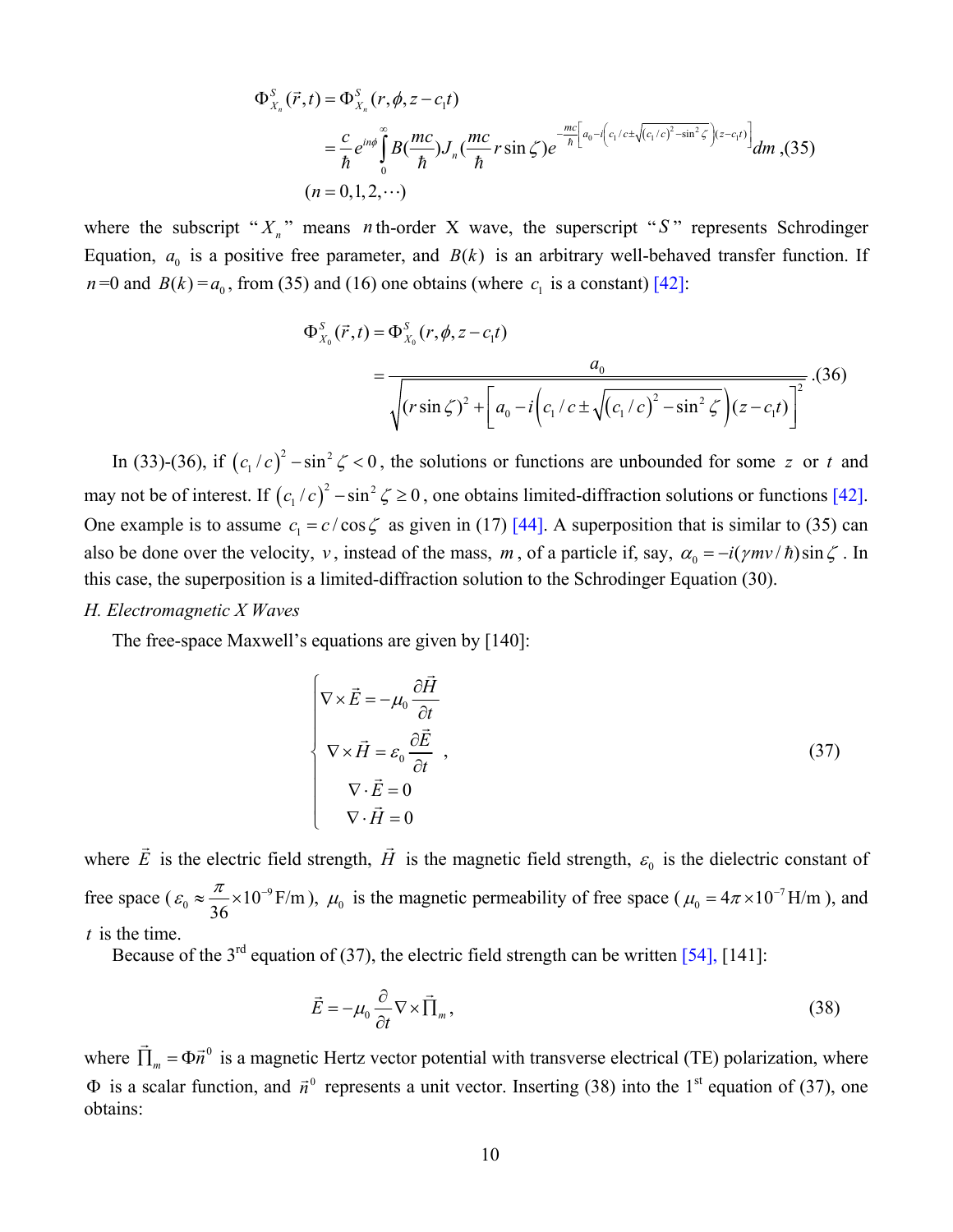$$
\vec{H} = \nabla \times (\nabla \times \vec{\Pi}_m). \tag{39}
$$

<span id="page-10-0"></span>From  $(37)$  to  $(39)$ , one obtains the following vector wave equation:

$$
\nabla^2 \vec{\Pi}_m - \frac{1}{c^2} \frac{\partial^2 \vec{\Pi}_m}{\partial t^2} = 0.
$$
 (40)

Let  $\vec{n}^{\circ} = \vec{z}^{\circ}$ , where  $\vec{z}^{\circ}$  is a unit vector along the z-axis and use the cylindrical coordinates, from [\(38\)](#page-9-3) and [\(39\)](#page-10-0) one obtains:

$$
\vec{E} = -\mu_0 \frac{1}{r} \frac{\partial^2 \Phi}{\partial t \partial \phi} \vec{r}^0 + \mu_0 \frac{\partial^2 \Phi}{\partial t \partial r} \vec{\phi}^0
$$
(41)

<span id="page-10-2"></span><span id="page-10-1"></span>and

$$
\vec{H} = \frac{\partial^2 \Phi}{\partial r \partial z} \vec{r}^0 + \frac{1}{r} \frac{\partial^2 \Phi}{\partial \phi \partial z} \vec{\phi}^0 + \left( \frac{\partial^2 \Phi}{\partial z^2} - \frac{1}{c^2} \frac{\partial^2 \Phi}{\partial t^2} \right) \vec{z}^0, \tag{42}
$$

respectively, where  $\Phi$  is a solution to the free-space scalar wave equation [\(2\)](#page-1-2), and where  $\vec{r}^0$  and  $\vec{\phi}^0$  are the unit vectors along the variables,  $r$  and  $\phi$ , respectively. Once a solution to [\(2\)](#page-1-2) is found, the electrical field strength, *E*  $\ddot{\phantom{0}}$ , and the magnetic field strength, *H*  $\ddot{\phantom{0}}$ , can be obtained from Eqs. [\(41\)](#page-10-1) and [\(42\),](#page-10-2) respectively.

If Φ is an *n* th-order broadband X wave solution or a general X wave solution (see [\(15\)\)](#page-4-0) to [\(2\),](#page-1-2) the components of *E*  $\overline{a}$  and *H*  $\frac{1}{\epsilon}$  are also X wave type of functions [\[54\].](#page-18-1) From the *E*  $\frac{1}{1}$  and *H*  $\frac{1}{1}$ expressions, the Poynting energy flux vector and the energy density can be derived [\[54\]](#page-18-1). The solution of *E* and *H* obtained this way will be limited-diffraction solutions to the Maxwell's equations in [\(37\)](#page-9-2) [\[54\]](#page-18-1).

#### *I. Limited-diffraction Beams in Confined Spaces*

Limited-diffraction beams in confined spaces are of interest [\[59\]](#page-18-6)[-\[60\]](#page-18-7), [\[142\]](#page-22-3). Previously, Shaarawi et al. [\[143\]](#page-22-4) and Ziolkowski et al. [\[144\]](#page-22-5) have shown that the "localized waves" such as Focused Wave Modes and Modified Power Spectrum Pulses, etc., can also propagate in waveguides for an extended propagation depth. In the following, theoretical results of X waves propagating in a confined space such as a waveguide will be developed for acoustics, electromagnetics, and quantum mechanics [\[142\].](#page-22-3)

*1. Acoustic Waves:* Assuming that Φ in [\(2\)](#page-1-2) represents acoustic pressure in an infinitely long cylindrical acoustical waveguide (radius  $a$ ), which is filled with an isotropic/homogeneous lossless fluid medium enclosed in an infinitely rigid boundary. In this case, the normal vibration velocity of the medium at the wall of the cylindrical waveguide is zero for all the frequency components of the X waves, i.e.,  $\frac{\partial}{\partial r} \Phi_{X_n}(\vec{r}, t; \omega) = 0$  $\frac{\partial}{\partial r}\Phi_{x_n}(\vec{r},t;\omega) = 0$ ,  $\forall \omega \ge 0$  at  $r = 0$ , where  $\Phi_{x_n}(\vec{r},t;\omega)$  is the X wave component at the angular frequency,  $\omega$  (see [\(15\)\)](#page-4-0). To meet this boundary condition, the parameter,  $k$ , in [\(15\)](#page-4-0) is quantized:

$$
k_{nj} = \frac{\mu_{nj}}{a \sin \zeta}, (n, j = 0, 1, 2, \cdots),
$$
\n(43)

<span id="page-10-3"></span>where  $\mu_{ni}$  are the roots of the equations: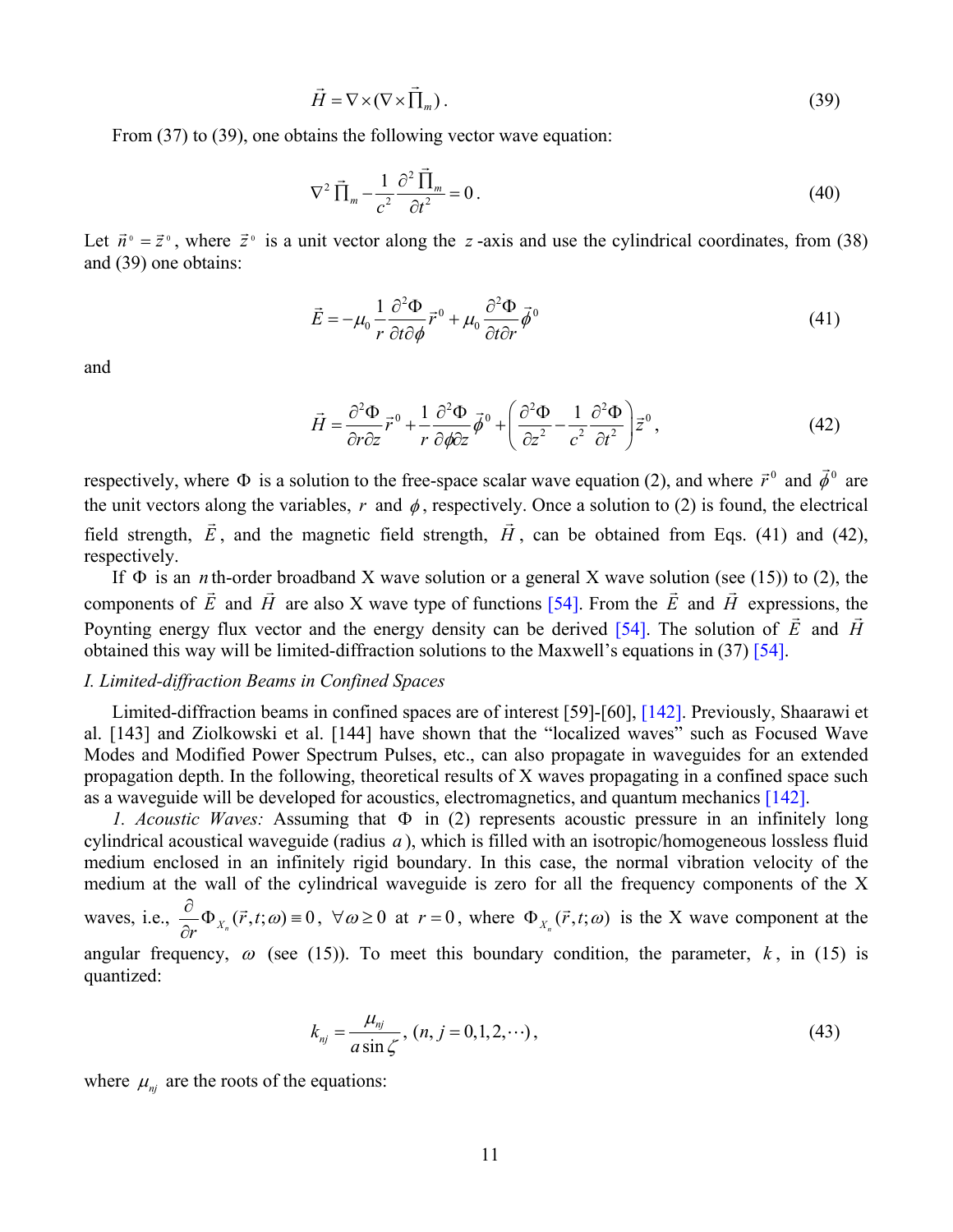$$
\begin{cases}\nJ_1(x) = 0, & n = 0 \\
J_{n-1}(x) = J_{n+1}(x), & n = 1, 2, \dots\n\end{cases}
$$
\n(44)

<span id="page-11-0"></span>Thus, the integral in [\(15\)](#page-4-0) can be changed to a series representing frequency quantized X waves [\[142\]](#page-22-3):

$$
\Phi_{X_n}(\vec{r},t) = e^{in\phi} \sum_{j=0}^{\infty} \Delta k_{nj} B(k_{nj}) J_n(k_{nj} r \sin \zeta) e^{-k_{nj}[a_0 - i \cos \zeta(z - c_1 t)]}, \ r \le a,
$$
\n
$$
(n = 0,1,2,\cdots)
$$
\n(45)

where  $\Delta k_{n0} = k_{n1}$  and  $\Delta k_{nj} = k_{nj+1} - k_{nj}$  (*j* = 1, 2, 3, ···). Unlike conventional guided waves, the frequency quantized X waves contain multiple frequencies and propagate through waveguides at the speed of  $c_1$ without dispersion. It is noticed that similar results can also be obtained for waveguides of other homogeneous boundary conditions. For an infinitely long cylindrical acoustical waveguide consisting of isotropic/homogeneous lossless media in a free space (vacuum) with a radius *a* , the acoustical pressure is zero at the boundary of the waveguide,  $r = a$ , i.e.,  $\mu_{nj}$ ,  $(n, j = 1, 2, 3, \cdots)$ , in [\(43\)](#page-10-3) are roots of  $J_n(x)=0$ ,  $(j=1,2,\dots)$ . See Figs. 1 to 3 for an example of X waves in an acoustic waveguide [\[142\].](#page-22-3)

It is clear that if  $n = 0$ , [\(45\)](#page-11-0) represents an axially symmetric frequency quantized X wave. If  $a \rightarrow \infty$ , then  $\Delta k_{nj} \rightarrow 0$  and the summation in [\(45\)](#page-11-0) becomes an integration that represents the X waves in [\(15\).](#page-4-0) On the other hand, if  $a \to 0$ , both  $k_{ni}$  and  $\Delta k_{ni} \to \infty$   $(n, j = 0, 1, 2, \cdots)$ . This means that for a small waveguide, only high frequency quantized X waves can propagate through it.

<span id="page-11-1"></span>*2. Electromagnetic Waves:* The free-space vector wave equations from the free-space Maxwell's equations [\(37\)](#page-9-2) are given by [\[145\]](#page-22-6):

$$
\nabla^2 \vec{E} - \frac{1}{c^2} \frac{\partial^2 \vec{E}}{\partial t^2} = 0,
$$
\n(46)

and

$$
\nabla^2 \vec{H} - \frac{1}{c^2} \frac{\partial^2 \vec{H}}{\partial t^2} = 0 \tag{47}
$$

<span id="page-11-3"></span>A solution to [\(46\)](#page-11-1) can be written as:

$$
\vec{E}(\vec{r},t) = \vec{E}_{\perp}(r,\phi)e^{\gamma z - i\omega t},\tag{48}
$$

where  $\gamma = i\beta$  is a propagation constant,  $\beta = \sqrt{k^2 - k_c^2} > 0$  (for propagation waves),  $k = \omega/c$  is the wave number, and  $\vec{E}_\perp(r,\phi)$  is a solution of the transverse vector Helmholtz equation:

$$
\nabla_{\perp} \vec{E}_{\perp}(r,\phi) + k_c^2 \vec{E}_{\perp}(r,\phi) = 0, \qquad (49)
$$

<span id="page-11-2"></span>where  $\nabla_{\perp}$  is the transverse Laplace operator and  $k_c$  is a parameter that is independent of  $r, \phi, z$ , and  $t$ . For transverse magnetic (TM) waves,  $\vec{E}_\perp(r,\phi) = E_z(r,\phi)\vec{z}$ <sup>0</sup> and [\(49\)](#page-11-2) becomes a scalar Helmholtz equation of  $E_z(r, \phi)$ , where  $\vec{z}^{\,0}$  is a unit vector along the *z*-axis.

If  $k_c = k \sin \zeta$  where  $|\zeta| < \pi/2$  is a constant, after taking into consideration of the exponential term in [\(48\)](#page-11-3) and integrating the solution of [\(49\)](#page-11-2) from 0 to  $\infty$  over k, one obtains an *n* th-order X wave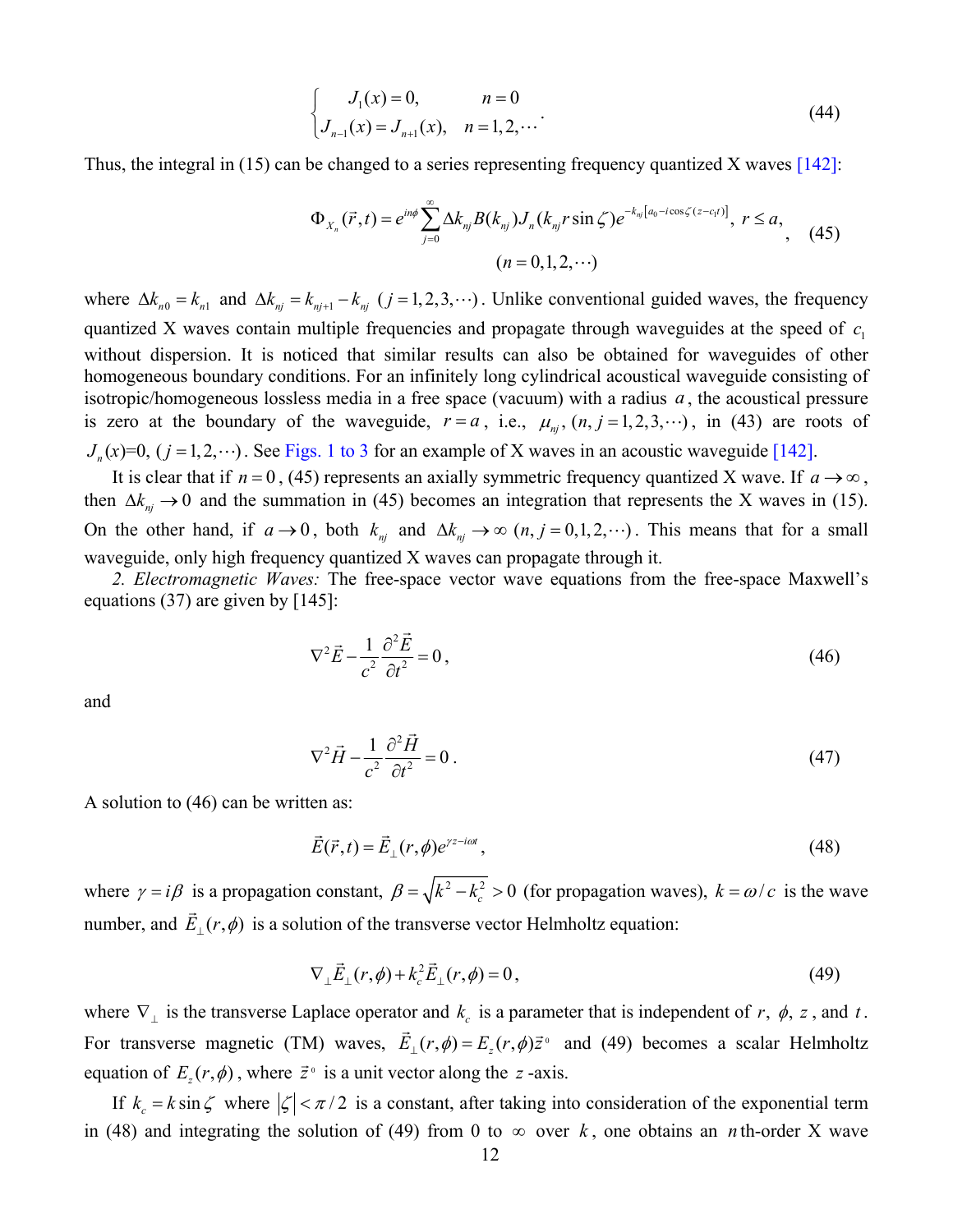solution (replace the symbol,  $\Phi_{X_n}(\vec{r},t)$ , in [\(15\)](#page-4-0) with  $E_{z_n(\vec{r},t)}$ , where the subscript "X" means X wave). Assuming that electromagnetic X waves travel in vacuum in a totally conductive cylindrical waveguide of a radius, *a*, (i.e.,  $E_{z}(\vec{r},t) = 0$  at  $r = a$ ), similar to the frequency quantization procedure of the acoustic case [\(45\),](#page-11-0) one obtains [\[142\]:](#page-22-3)

$$
E_{z_{nX}}(\vec{r},t) = e^{in\phi} \sum_{j=0}^{\infty} \Delta k_{nj} B(k_{nj}) J_n(k_{nj} r \sin \zeta) e^{-k_{nj}[a_0 - i \cos \zeta (z - c_1 t)]}, \ r \le a,
$$
  
( $n = 0, 1, 2, ...$ ) (50)

where  $k_{nj}$   $(n, j = 0, 1, 2, \cdots)$  are given by [\(43\),](#page-10-3) and  $\mu_{nj}$   $(n, j = 0, 1, 2, \cdots)$  in [\(43\)](#page-10-3) are roots of  $J_n(x)=0$  ( $n = 0,1,2,\dots$ ). Other components of  $\vec{E}$  $\rightarrow$  and *H*  $\rightarrow$ , can be derived from  $E_z(\vec{r}, t)$  using the free-space Maxwell's equations [\(37\)](#page-9-2). They will have the same speed,  $c_1$ , as  $E_z$ . For transverse electric (TE) waves, results are similar.

*3. DeBroglie Waves:* With a finite transverse spatial extension (such as a free particle passing through a hole of a finite aperture), the function  $\Phi_{X_n}^{KG}(\vec{r},t)$  in [\(28\)](#page-7-0) or  $\Phi_{X_n}^S(\vec{r},t)$  $\Phi_{X_n}^S(\vec{r},t)$  in [\(35\)](#page-9-0) would change (spread or diffract) after certain distance behind the hole. However, in the cases such as particles passing through a pipe,  $\Phi_{X_n}^{KG}(\vec{r},t)$  and  $\Phi_{X_n}^{S}(\vec{r},t)$  need to meet the boundary conditions that they are zero on the wall of the pipe. This gives the following quantized X wave functions corresponding to [\(28\)](#page-7-0) and [\(35\)](#page-9-0)  $\Phi_{X_n}^S(\vec{r},t)$ respectively [\[142\],](#page-22-3)

$$
\Phi_{X_n}^{KG}(\vec{r},t) = e^{in\phi} \sum_{j=0}^{\infty} \Delta k_{nj} B(k_{nj}) J_n(k_{nj} r \sin \zeta) e^{-k_{nj} \left[a_0 - i\left(\sqrt{1+\sin^2 \zeta}/\sqrt{(c_1/c)^2 - 1}\right)(z - c_1 t)\right]}, \ r \le a, \tag{51}
$$
\n
$$
(n = 0, 1, 2, ...)
$$

<span id="page-12-1"></span><span id="page-12-0"></span>and

$$
\Phi_{X_n}^S(\vec{r},t) = e^{in\phi} \sum_{j=0}^{\infty} \Delta k_{nj} B(k_{nj}) J_n(k_{nj} r \sin \zeta) e^{-k_{nj} \left[a_0 - i\left(c_1/c \pm \sqrt{(c_1/c)^2 - \sin^2 \zeta}\right)(z - c_1 t)\right]}, \ r \le a, \qquad (52)
$$
\n
$$
(n = 0, 1, 2, ...)
$$

where  $k_{ni} = m_{ni} c / \hbar (n, j = 0, 1, 2, \cdots)$  are given by [\(43\),](#page-10-3) and  $\mu_{ni} (n, j = 0, 1, 2, \cdots)$  in [\(43\)](#page-10-3) are roots of  $J_n(x)=0$   $(n=0,1,2,\dots)$ . [\(51\)](#page-12-0) and [\(52\)](#page-12-1) represent particles in a confined space with their quantized de Broglie's waves. The quantization may only allow particles of certain mass to pass through the pipe (waveguide). As mentioned in the text below [\(27\)](#page-6-2) and [\(34\)](#page-8-2), the free parameter  $\alpha_0$  can be chosen differently. If  $\alpha_0 = -i(\gamma mv/\hbar)\sin\zeta$ , the quantization in [\(51\)](#page-12-0) and [\(52\)](#page-12-1) may be modified for summation over the velocity  $v$ , instead of  $m$ , of the particles. In this case, only particles with certain velocities are allowed to pass through the pipe or a small nanotube.

There are other implications of the studies above. As we know, light in free space behaves like a wave, but acts as particles (photons) when interacts with materials. Some microscopic structures of materials could be considered as optical waveguides within which the light waves are confined. From the above discussion of the X waves in confined spaces, it is understood that only the light waves that have a higher energy (or frequency) can penetrate these materials or to cause interactions.

*J. X Wave Transformation*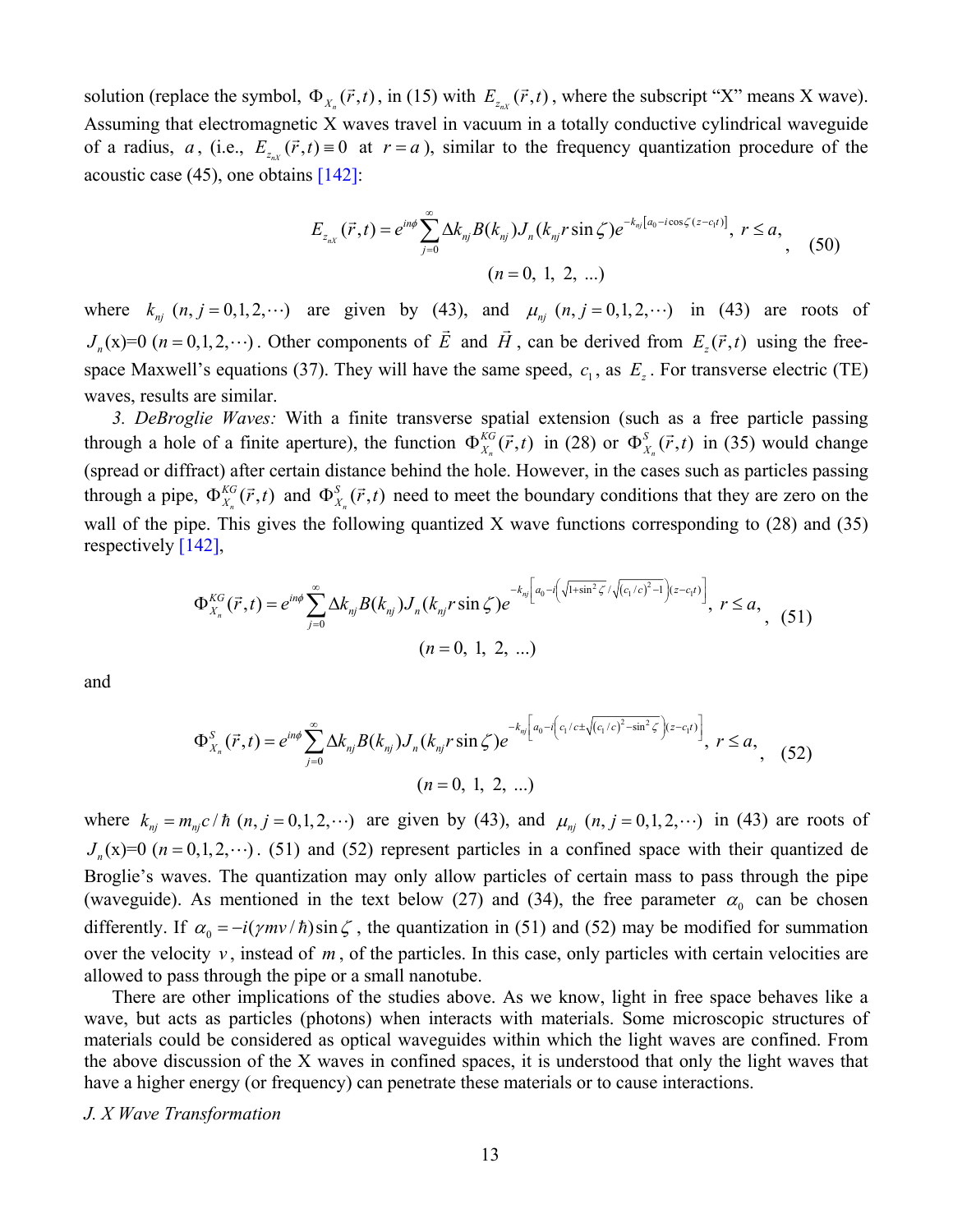Because X waves are orthogonal [\[61\],](#page-18-10) similar to plane waves, any physically realizable waves or well-behaved solutions to the wave equation can be expressed as a linear superposition of X waves (inverse X wave transform) and the coefficients of the superposition can be determined (forward X wave transform)  $[46]$ - $[47]$ . The inverse X wave transform is given by (Eq. (15) of  $[46]$ ):

$$
\Phi(\vec{r},t) = \sum_{n=-\infty}^{\infty} \int_{0}^{\pi/2} d\zeta \int_{0}^{\infty} dk T_{n,\zeta}(k) \Phi_{A_{n,k,\zeta}}(r,\phi,z-c_{1}t)
$$
  
\n
$$
= \sum_{n=-\infty}^{\infty} \int_{0}^{\pi/2} \left[ e^{in\phi} \int_{0}^{\infty} T_{n,\zeta}(k) J_{n}(kr \sin \zeta) e^{ik \cos \zeta(z-c_{1}t)} dk \right] d\zeta,
$$
(53)  
\n
$$
= \sum_{n=-\infty}^{\infty} \int_{0}^{\pi/2} \Phi_{X_{n,\zeta}}(r,\phi,z-c_{1}t) d\zeta
$$

where

$$
T_{n,\zeta}(k) = B_{n,\zeta}(k)e^{-ka_0}, \qquad (54)
$$

and

$$
\Phi_{A_{n,k,\zeta}}(r,\phi,z-c_1t) = e^{in\phi}J_n(kr\sin\zeta)e^{ik\cos\zeta(z-c_1t)},\qquad(55)
$$

<span id="page-13-0"></span>where  $c_1 = c / \cos \zeta$  and  $|\zeta| < \pi/2$ .

The forward X wave transform can be used to determine the coefficients (Eq.  $(26)$  of [\[46\]](#page-18-8)):

$$
T_{n,\zeta}(k) = \frac{k^2 c \sin \zeta \cos \zeta H(k)}{(2\pi)^2}
$$
  
 
$$
\times \int_{0}^{\infty} r dr \int_{-\pi}^{\pi} d\phi \int_{-\infty}^{\infty} dt \Phi(r, \phi, z, t) \Phi_{A_{n,k,\zeta}}^{*}(r, \phi, z - c_1 t)
$$
 (56)

where

$$
\Phi_{A_{n,k,\zeta}}^*(r,\phi,z-c_1t) = e^{-in\phi}J_n(kr\sin\zeta)e^{-ik\cos\zeta(z-c_1t)}
$$
\n(57)

is a complex conjugate of  $\Phi_{A_{n,k,\zeta}}(r, \phi, z - c_1 t)$  and  $H(k)$  is the Heaviside step function [\[146\]](#page-22-7):

$$
H(k) = \begin{cases} 1, & k \ge 0 \\ 0, & \text{Otherwise} \end{cases}
$$
 (58)

 $H(k)$  is used to indicate that k is positive and thus it can be placed at either side of [\(56\).](#page-13-0)

### *K. Bowtie Limited-diffraction Beams*

If  $\Phi_N(\vec{r}_N,t) = \Phi_N(\vec{r}_{N-1},x_N - c_1t)$  is a limited-diffraction solution to the isotropic/homogeneous wave equation [\(1\),](#page-1-0) the Klein-Gordon Equation [\(20\),](#page-5-1) or the Schrodinger Equation [\(30\)](#page-7-2) (assuming that *V* is not a function of the corresponding component of  $\vec{r}_{N-1}$ ), where  $\vec{r}_N = (x_1, x_2, \dots, x_N)$ ,  $\vec{r}_{N-1} = (x_1, x_2, \dots, x_{N-1})$ , N is an integer, and  $c_1$  is the speed of the wave, any partial derivatives of  $\Phi_N(\vec{r}_{N-1}, x_N - c_1 t)$  along any component of  $\vec{r}_{N-1}$  are still limited-diffraction solutions to these equations [\[147\]-](#page-22-8)[\[151\].](#page-22-9) These solutions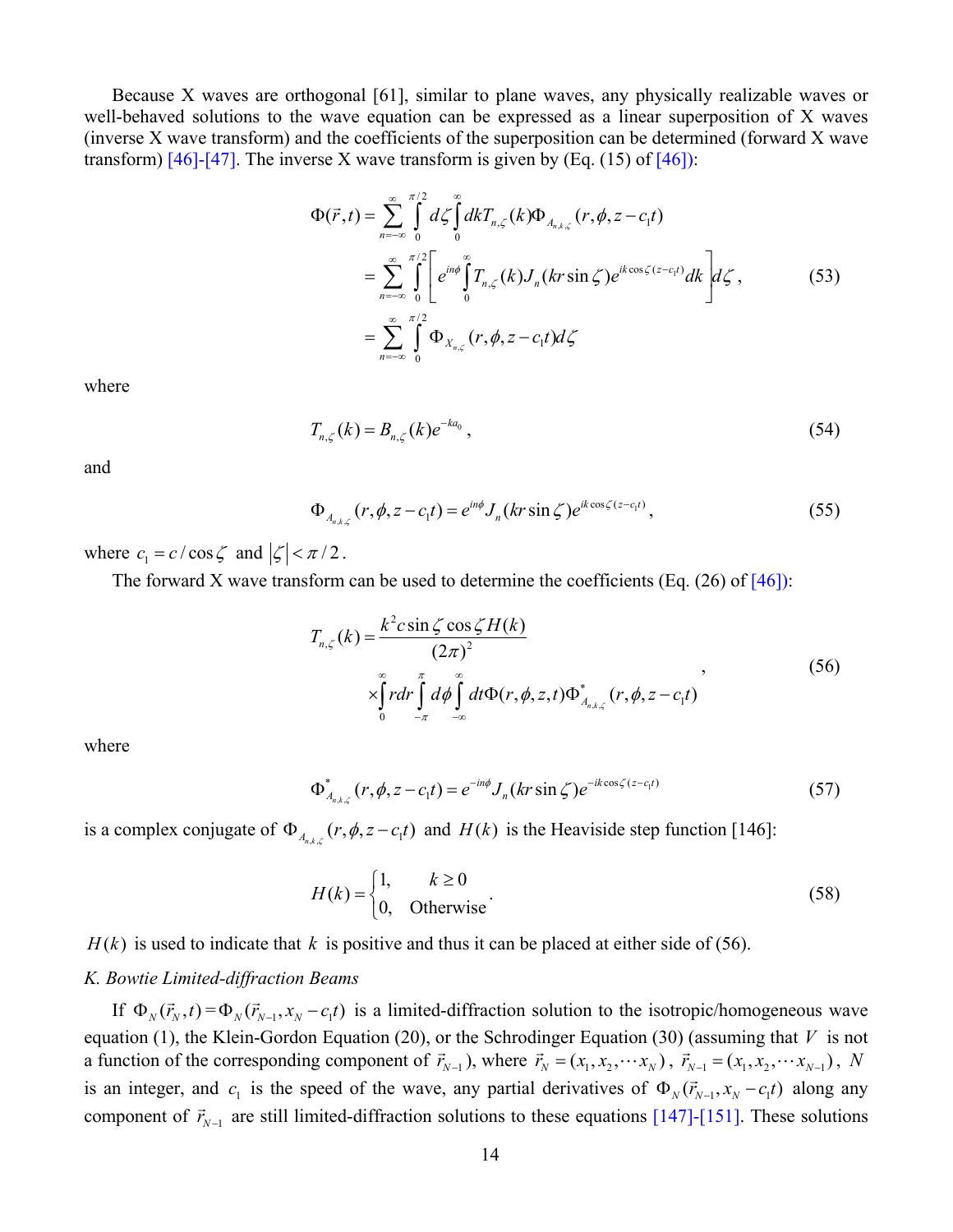following properties are also true. Any partial derivatives of a limited-diffraction solution,  $\Phi_N(\vec{r}_{N-1}, x_N - c_1 t)$ , in terms of the time, *t*, will also be a limited-diffraction solution to [\(1\)](#page-1-0), [\(20\)](#page-5-1), and [\(30\)](#page-7-2)  $-t$  in  $\Phi_N(\vec{r}_{N-1}, x_N - c_1 t)$ , one obtains a time reversal mirror limited-diffraction wave propagating in a are called bowtie beams because their transverse beam shapes are similar to a bowtie. These beams may have applications in medical imaging of a lower sidelobe because one part of sidelobe of a transmission beam may be used to cancel the other part of sidelobe of a reception beam [\[147\]-](#page-22-8)[\[151\].](#page-22-9) (Note, the following properties are also true. Any partial derivatives of a limited-diffraction solution, , respectively. One example is the  $2<sup>nd</sup>$  derivative X wave in terms of time given in [\[44\]](#page-18-0). Replacing t with backward direction along  $x_N$ .)

#### *L. Limited-diffraction Array Beams*

If the partial derivatives are carried out on more than one components of  $\vec{r}_{N-1} = (x_1, x_2, \dots, x_{N-1})$  for  $\Phi_N(\vec{r}_N,t) = \Phi_N(\vec{r}_{N-1},x_N - c_1t)$ , limited-diffraction grid or layered array beams may be produce for equations  $(1)$ ,  $(20)$ , and  $(30)$  (assuming that *V* is not a function of the corresponding components of  $(\vec{r}_{N-1})$  [\[152\]](#page-22-10)[-\[155\]](#page-22-11). Array beams may have applications to 3D imaging [152], blood flow velocity measurements [\[153\],](#page-22-12) and high frame rate imaging [\[62\]-](#page-18-11)[\[63\],](#page-18-13) [\[78\]-](#page-19-3)[\[79\].](#page-19-4)

# *M. Computation with Limited-diffraction Beams*

Efficient computation of limited-diffraction beams produced by a finite aperture is important for understanding the properties of these beams. A Fourier-Bessel method [\[24\]-](#page-17-11)[\[28\]](#page-17-13) has been used to calculate arbitrary waves of axial symmetry. Limited-diffraction array beams [\[152\]-](#page-22-10)[\[155\]](#page-22-11) have been used for efficient computation of waves produced by a 2D array transducer [\[154\]-](#page-22-13)[\[155\].](#page-22-11) Angular spectrum decomposition has been used for the study [\[156\]](#page-22-14) and various methods have been investigated [\[157\].](#page-22-15)

### III. APPLICATIONS OF LIMITED-DIFFRACTION BEAMS

#### *A. Medical Ultrasound Imaging*

Limited-diffraction beams are localized waves and are, in theory, propagation invariant. In practice, because the dimension of wave sources is always finite, these waves will eventually diffract. However, these waves have a large depth of field, meaning that they will propagate over a large distance without spreading. This property is useful in medical ultrasound imaging where an extended depth of focus is needed to provide clear images over the entire depth of interest within the thickness of the human body. Studies on this subject have been reported, for example, in the literatures [\[15\]](#page-16-6)[-\[17\]](#page-16-8), [\[158\]](#page-22-16)[-\[163\]](#page-23-0).

## *B. Tissue Characterization (Identification)*

Due to the large depth of field of limited-diffraction beams, these beams may be used for tissue characterization (identification) [\[164\]-](#page-23-1)[\[166\].](#page-23-2) For example, different tissues have different attenuations on ultrasound waves. If the waves diffract as they propagate, such as conventional focused waves, one has to compensate for the diffraction effects of the waves in the estimation of tissue attenuation. The compensation process could be computationally intensive and tedious. An example of tissue characterization with limited-diffraction beams is given in [\[166\]](#page-23-2).

#### *C. High Frame Rate Imaging*

High frame rate 2D and 3D ultrasound imaging is important for visualizing fast moving objects such as the heart. Based on our previous studies of ultrasound diffraction tomography [\[167\]-](#page-23-3)[\[171\]](#page-23-4) and limited-diffraction beams such as X waves [\[41\]-](#page-17-4)[\[53\],](#page-18-12) we have developed the high frame rate imaging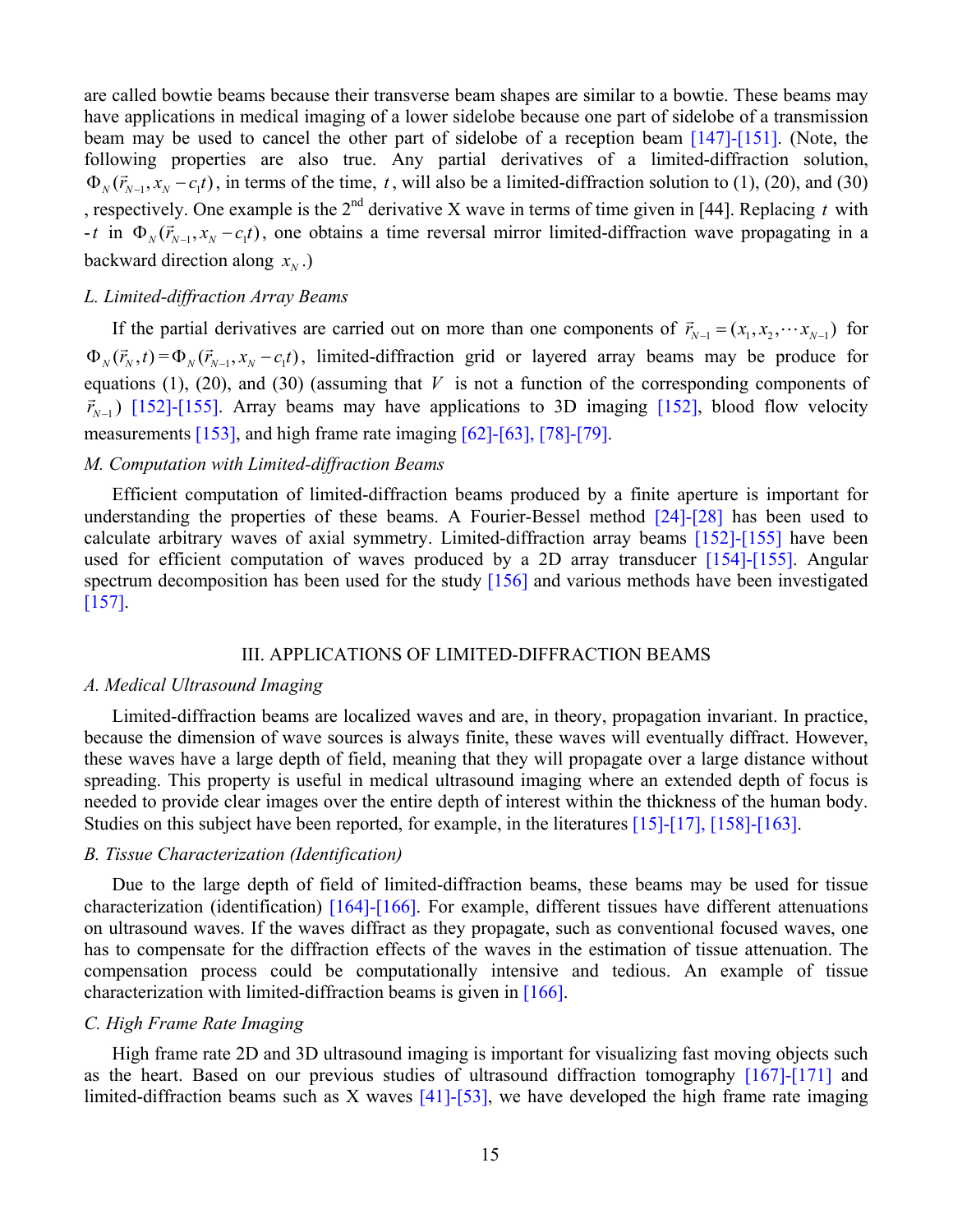method [\[62\]](#page-18-11)[-\[83\]](#page-19-1). Recently, the method has been extended to include steered plane wave and limiteddiffraction array-beam transmissions [\[78\]-](#page-19-3)[\[80\].](#page-19-5)

# *D. Two-Way Dynamic Focusing*

A two-way dynamic focusing method was developed by transmitting limited-diffraction array beams and receiving ultrasound echo signals with array beam weightings of the same parameters. This method increases image field of view and image resolution due to enlarged coverage of spatial Fourier domain [\[172\].](#page-23-5)

# *E. Medical Blood Flow Measurements*

Blood flow velocity measurements and imaging are important for medical diagnoses [\[173\]-](#page-23-6)[\[174\].](#page-23-7) However, with conventional Doppler method, only flow velocity that is along the ultrasound beam can be measured. To measure velocity vector, both the velocity components that are along with and transverse to the beam are needed. Limited-diffraction beams may help to measure the transverse component of the velocity more accurately due to their spatial modulation properties [\[153\]](#page-22-12), [\[175\]](#page-23-8)[-\[176\]](#page-23-9).

# *F. Nondestructive Evaluation (NDE) of Materials*

Nondestructive evaluation (NDE) is important for many applications such as finding defects in aircraft engines with ultrasound without slicing them apart or destroying them. Similar to medical imaging, limited-diffraction beams can also be applied to NDE on various industrial materials by getting images of a large depth of field [\[177\]-](#page-23-10)[\[178\].](#page-23-11)

## *G. Optical Coherent Tomography*

Optical coherent tomography (OCT) uses the same principle of conventional ultrasound pulse-echo imaging. It is able to obtain microscopic images of a cross-section along an optical beam. Similar to ultrasound imaging, limited-diffraction beams can be applied to increase the depth of field of OCT [\[179\].](#page-23-12)

#### *H. Optical Communications*

Limited-diffraction beams such as X waves  $[41]$ - $[43]$  are orthogonal in space. Because of this property, signals such as television (TV) programs in different channels can be sent over the same space from the same channel (carrier frequency). Limited-diffraction beams have been exploited to increase the capacity in communications using the property of their spatial orthogonality [\[180\]-](#page-23-13)[\[181\].](#page-23-14)

# *I. Reduction of Sidelobes in Medical Imaging*

Limited-diffraction beams can maintain a high resolution in medical imaging over a large depth of field. However, compared to focused beams at their focuses, limited-diffraction beams have a higher sidelobe. Sidelobes may lower image contrast in ultrasound imaging, making the differentiation between benign and malignant tissues difficult. Various methods have been developed to reduce sidelobes of limited-diffraction beam in medical imaging [\[5\]](#page-16-3), [\[182\]](#page-23-15)[-\[185\]](#page-24-0).

## IV. CONCLUSION

Limited-diffraction beams are a class of waves that may be localized in both space and time and can propagate rigidly in a free space or confined spaces to an infinite distance in theory at a superluminal speed. Because of the localized property and the fact that they are solutions to various wave equations, limited-diffraction beams may provide an insight into various physical phenomena and may have theoretical significances. In addition, limited-diffraction beams can be approximately produced with a finite aperture and energy over a large depth of field, meaning that they can keep a small beam width over a large distance. This and other properties of limited-diffraction beams make them suitable for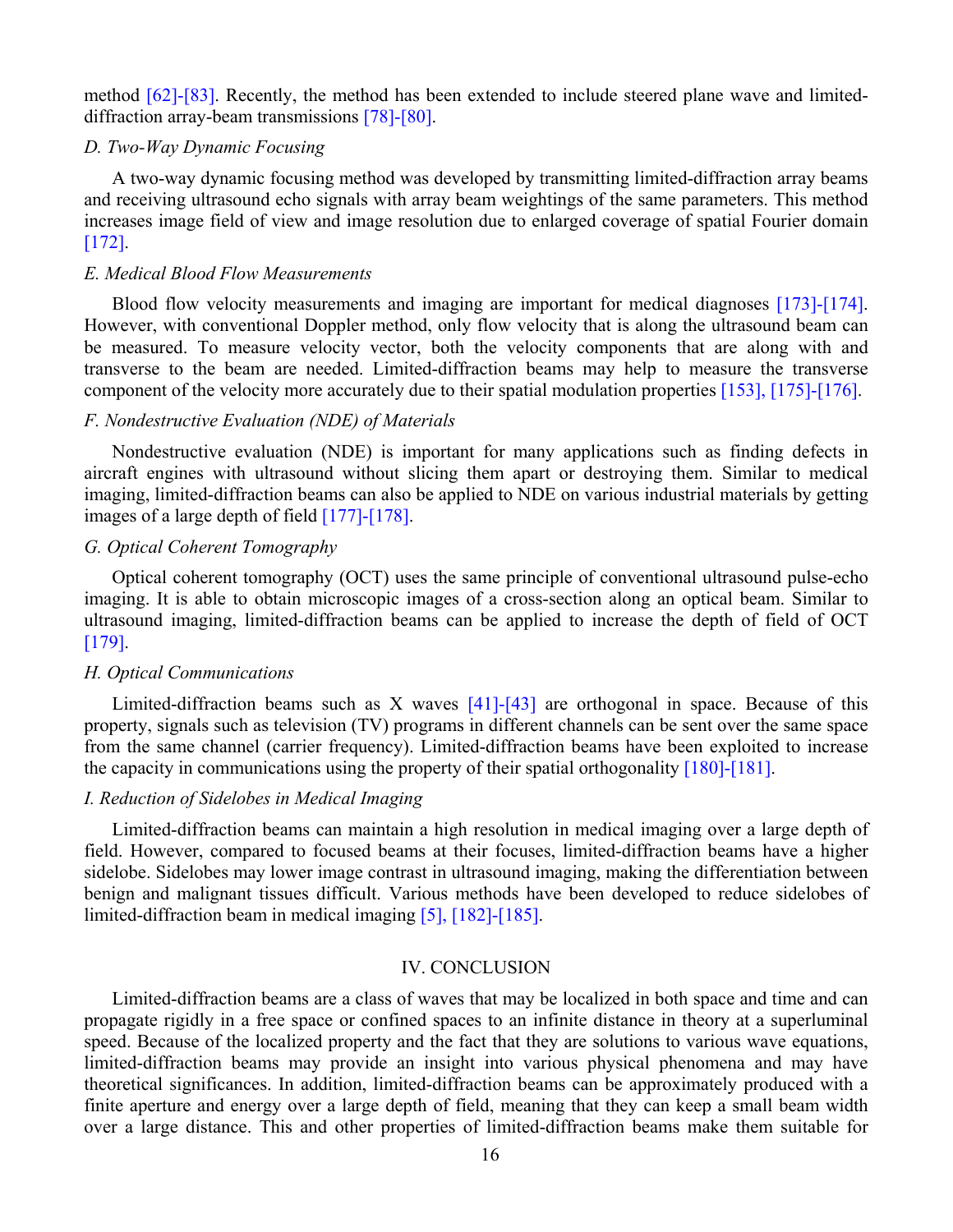various applications such as medical imaging, tissue characterization, blood flow measurement, nondestructive evaluation of materials, and optical communications, etc.

#### V. ACKNOWLEDGEMENTS

This work was supported in part by the grant, HL60301, from the National Institute of Health, USA.

#### REFERENCES

- <span id="page-16-0"></span>[1] J. A. Stratton, *Electromagnetic Theory*. New York and London: McGraw-Hill Book Company, 1941, Page 356.
- <span id="page-16-1"></span>[2] J. Durnin, "Exact solutions for nondiffracting beams. I. The scalar theory," *J. Opt. Soc. Am. A*, vol. 4, no. 4, pp. 651–654, 1987.
- [3] J. Durnin, J. J. Miceli, Jr., and J. H. Eberly, "Diffraction-free beams," *Phys. Rev. Lett.*, vol. 58, no. 15, pp. 1499–1501, April 13, 1987.
- <span id="page-16-2"></span>[4] J. Durnin, J. J. Miceli, Jr., and J. H. Eberly, "Experiments with nondiffracting needle beams," in *Optical Society of America*, Washington, DC, available from IEEE Service Center (cat. no. 87CH2391–1), Piscataway, NJ, p. 208, 1987.
- <span id="page-16-3"></span>[5] Jian-yu Lu and J. F. Greenleaf, "Sidelobe reduction for limited diffraction pulse-echo systems," *IEEE Transactions on Ultrasonics, Ferroelectrics, and Frequency Control*, vol. 40, no. 6, pp. 735-746, November, 1993.
- <span id="page-16-4"></span>[6] G. Indebetow, "Nondiffracting optical fields: some remarks on their analysis and synthesis," *J. Opt. Soc. Am. A*, vol. 6, no. 1, pp. 150–152, Jan., 1989.
- [7] F. Gori, G. Guattari, and C. Padovani, "Model expansion for J0-correlated Schell-model sources," *Optics Commun.*, vol. 64, no. 4, pp. 311–316, Nov. 15, 1987.
- [8] K. Uehara and H. Kikuchi, "Generation of near diffraction-free laser beams," *Appl. Physics B*, vol. 48, pp. 125–129, 1989.
- [9] L. Vicari, "Truncation of nondiffracting beams," *Optics Commun.*, vol. 70, no. 4, pp. 263–266, Mar. 15, 1989.
- [10] M. Zahid and M. S. Zubairy, "Directionally of partially coherent Bessel-Gauss beams," *Optics Commun.*, vol. 70, no. 5, pp. 361–364, April 1, 1989.
- [11] S. Y. Cai, A. Bhattacharjee, and T. C. Marshall, "'Diffraction-free' optical beams in inverse free electron laser acceleration," in *Nuclear Instruments and Methods in Physics Research, Section A: Accelerators, Spectrometers, Detectors, and Associated Equipment*, vol. 272, no. 1–2, pp. 481–484, Oct., 1988.
- [12] J. Ojeda-Castaneda and A. Noyola-lglesias, "Nondiffracting wavefields in grin and free-space," *Microwave and optical technology letters* vol. 3, no. 12, pp. 430–433, Dec., 1990.
- [13] D. K. Hsu, F. J. Margetan, and D. O. Thompson, "Bessel beam ultrasonic transducer: fabrication method and experimental results," *Appl. Phys. Lett.*, vol. 55, no. 20, pp. 2066–2068, Nov. 13, 1989.
- <span id="page-16-5"></span>[14] J. A. Campbell and S. Soloway, "Generation of a nondiffracting beam with frequency independent beam width," *J. Acoust. Soc. Am.*, vol. 88, no. 5, pp. 2467–2477, Nov., 1990.
- <span id="page-16-6"></span>[15] Jian-yu Lu and J. F. Greenleaf, "Ultrasonic nondiffracting transducer for medical imaging," *IEEE Transactions on Ultrasonics, Ferroelectrics, and Frequency Control*, vol. 37, no. 5, pp. 438-447, September, 1990.
- <span id="page-16-7"></span>[16] Jian-yu Lu and J. F. Greenleaf, "Pulse-echo imaging using a nondiffracting beam transducer," *Ultrasound in Medicine and Biology*, vol. 17, no. 3, pp. 265-281, May, 1991.
- <span id="page-16-8"></span>[17] Jian-yu Lu and J. F. Greenleaf, "Ultrasonic nondiffracting transducer," *United States Patent*, no. 5081995, Issued: January 21, 1992.
- <span id="page-16-9"></span>[18] Jian-yu Lu and J. F. Greenleaf, "A computational and experimental study of nondiffracting transducer for medical ultrasound," *Ultrasonic Imaging*, vol. 12, no. 2, pp. 146-147, April, 1990.
- [19] Jian-yu Lu and J. F. Greenleaf, "Effect on nondiffracting beam of deleting central elements of annular array transducer," *Ultrasonic Imaging*, vol. 13, no. 2, p. 203, April, 1991.
- [20] Jian-yu Lu and J. F. Greenleaf, "Simulation of imaging contrast of nondiffracting beam transducer," *Journal of Ultrasound in Medicine*, vol. 10, no. 3 (Supplement), p. S4, March, 1991.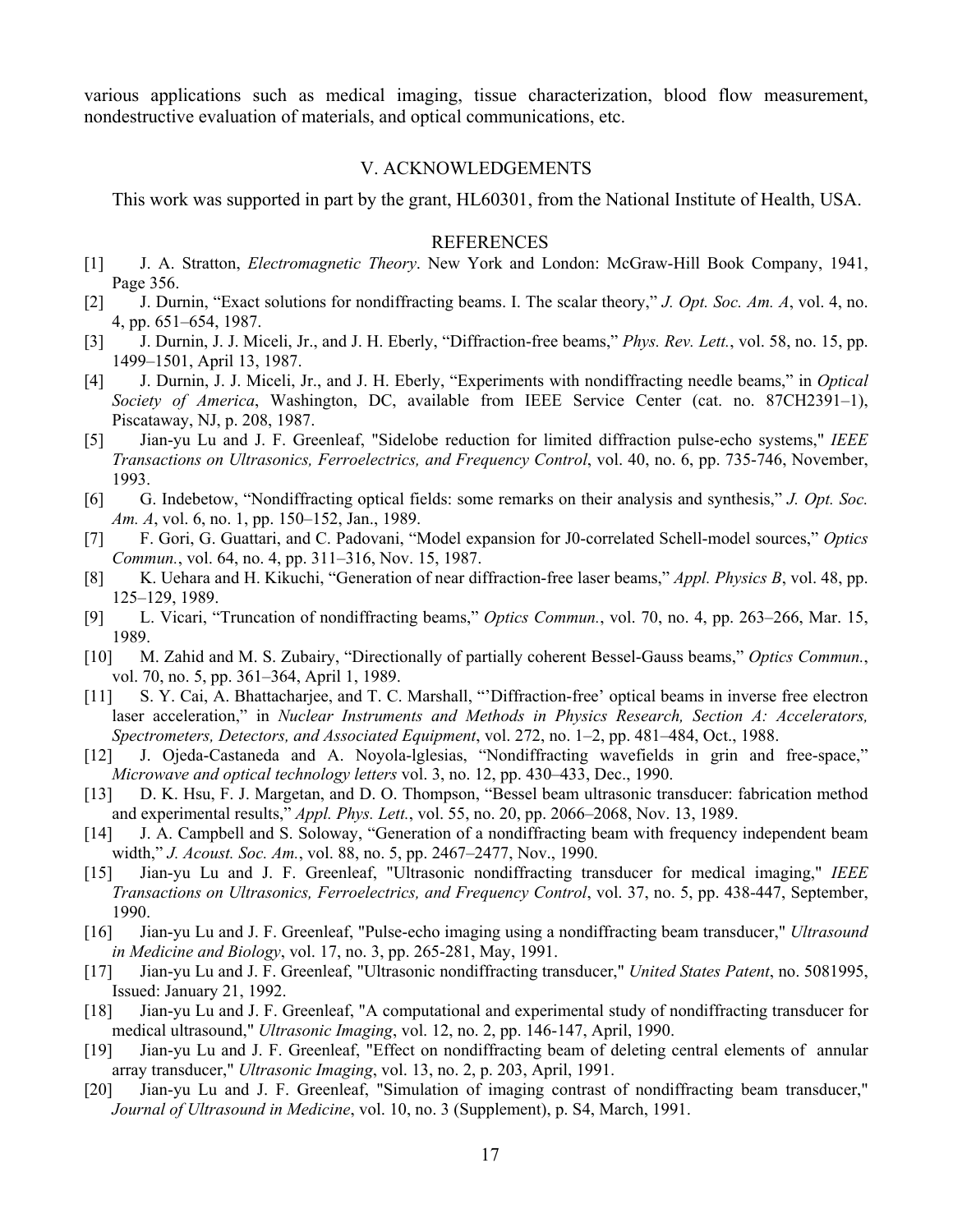- <span id="page-17-7"></span>[21] Jian-yu Lu, "Theoretical study of medical ultrasonic nondiffracting transducers," *Whitaker Foundation's Third Annual Conference*, July 30 - August 1, 1993.
- <span id="page-17-8"></span>[22] Desheng Ding and Jian-yu Lu, "Second harmonic generation of the nth-order Bessel beams," *Physical Review E*, vol. 61, no. 2, pp. 2038-2041, February, 2000.
- <span id="page-17-9"></span>[23] Desheng Ding and Jian-yu Lu, "Higher-order harmonics of limited diffraction Bessel beams," *Journal of Acoustical Society of America*, vol. 107, no. 3, pp. 1212-1214, March, 2000.
- <span id="page-17-11"></span>[24] Paul Fox, Jiqi Cheng, and Jian-yu Lu, "Fourier-Bessel field calculation and tuning of a CW annular array," *IEEE Transactions on Ultrasonics, Ferroelectrics, and Frequency Control,* vol. 49, no. 9, pp. 1179- 1190, September, 2002.
- [25] Paul D. Fox, Jiqi Cheng, and Jian-yu Lu, "Theory and experiment of Fourier-Bessel field calculation and tuning of a PW annular array," *Journal of Acoustical Society of America,* vol. 113, no. 5, pp. 2412-2423, May, 2003.
- [26] Paul D. Fox, Jiqi Cheng, and Jian-yu Lu, "Ultrasound pulse modeling and tuning with Fourier-Bessel method for an annular array," *Ultrasonic Imaging*, vol. 22, no. 4, pp. 257, October, 2000.
- <span id="page-17-12"></span>[27] Paul Fox and Jian-yu Lu, "Modelling of pulsed annular arrays using limited diffraction Bessel beams," *Journal of Ultrasound in Medicine*, vol. 20, no. 3 (Supplement), p. S66, March, 2001.
- <span id="page-17-13"></span>[28] Paul Fox, Jian-yu Lu, Sverre Holm, and Francois Tranquart, "Connection between X waves, Fourier-Bessel series and optimal modeling aperture for circular symmetric arrays," in *2005 IEEE Ultrasonics Symposium Proceedings*, 05CH37716C, vol. 2, pp. 1644-1647, 2005 (ISSN: 1051-0117).
- <span id="page-17-10"></span>[29] Jian-yu Lu, "Construction of limited diffraction beams with Bessel bases," in *1995 IEEE Ultrasonics Symposium Proceedings*, 95CH35844, vol. 2, pp. 1393-1397, 1995 (ISSN: 1051-0117).
- <span id="page-17-0"></span>[30] Jian-yu Lu, "Designing limited diffraction beams," *IEEE Transactions on Ultrasonics, Ferroelectrics, and Frequency Control*, vol. 44, no. 1, pp. 181-193, January, 1997.
- <span id="page-17-1"></span>[31] J. N. Brittingham, "Focus wave modes in homogeneous Maxwell's equations: transverse electric mode," *J. Appl. Phys.*, vol 54, no. 3, pp. 1179–1189, 1983.
- <span id="page-17-2"></span>[32] R. W. Ziolkowski, "Exact solutions of the wave equation with complex source locations," *J. Math. Phys.*, vol. 26, no. 4, pp. 861–863, April, 1985.
- [33] R. W. Ziolkowski, D. K. Lewis, and B. D. Cook, "Evidence of localized wave transmission," *Phys. Rev. Lett.*, vol. 62, no. 2, pp. 147–150, Jan. 9, 1989.
- [34] A. M. Shaarawi, I. M. Besieris, and R. W. Ziolkowski, "Localized energy pulse train launched from an open, semi-infinite, circular waveguide," *J. Appl. Phys.*, vol. 65, no. 2, pp. 805–813, 1989.
- [35] I. M. Besieris, A. M. Shaarawi, and R. W. Ziolkowski, "A bidirectional traveling plane wave representation of exact solutions of the scalar wave equation," *J. Math. Phys.*, vol. 30, no. 6, pp. 1254–1269, 1989.
- [36] E. Heyman, B. Z. Steinberg, and L. B. Felsen, "Spectral analysis of focus wave modes," *J. Opt. Soc. Am. A*, vol. 4, no. 11, pp. 2081–2091, Nov., 1987.
- [37] R. W. Ziolkowski, "Localized transmission of electromagnetic energy," *Phys. Rev. A.*, vol. 39, no. 4, pp. 2005–2033, Feb. 15, 1989.
- [38] J. V. Candy, R. W. Ziolkowski, and D. K. Lewis, "Transient waves: reconstruction and processing," *J. Acoust. Soc. Am.*, vol. 88, no. 5, pp. 2248–2258, Nov., 1990.
- [39] J. V. Candy, R. W. Ziolkowski, and D. K. Lewis, "Transient wave estimation: a multichannel deconvolution application," *J. Acoust. Soc. Am.*, vol. 88, no. 5, pp. 2235–2247, Nov., 1990.
- <span id="page-17-3"></span>[40] R. W. Ziolkowski and D. K. Lewis, "Verification of the localized wave transmission effect," *J. Appl. Phys.*, vol. 68, no. 12, pp. 6083–6086, Dec. 15, 1990.
- <span id="page-17-4"></span>[41] Jian-yu Lu and J. F. Greenleaf, "Theory and acoustic experiments of nondiffracting X waves," in *1991 IEEE Ultrasonics Symposium Proceedings*, 91CH3079-1, vol. 2, pp. 1155-1159, 1991 (ISSN: 1051-0117).
- <span id="page-17-6"></span>[42] Jian-yu Lu and J. F. Greenleaf, "Nondiffracting X waves - exact solutions to free-space scalar wave equation and their finite aperture realizations," *IEEE Transactions on Ultrasonics, Ferroelectrics, and Frequency Control*, vol. 39, no. 1, pp. 19-31, January, 1992.
- <span id="page-17-5"></span>[43] Jian-yu Lu and J. F. Greenleaf, "Experimental verification of nondiffracting X waves," *IEEE Transactions on Ultrasonics, Ferroelectrics, and Frequency Control*, vol. 39, no. 3, pp. 441-446, May, 1992.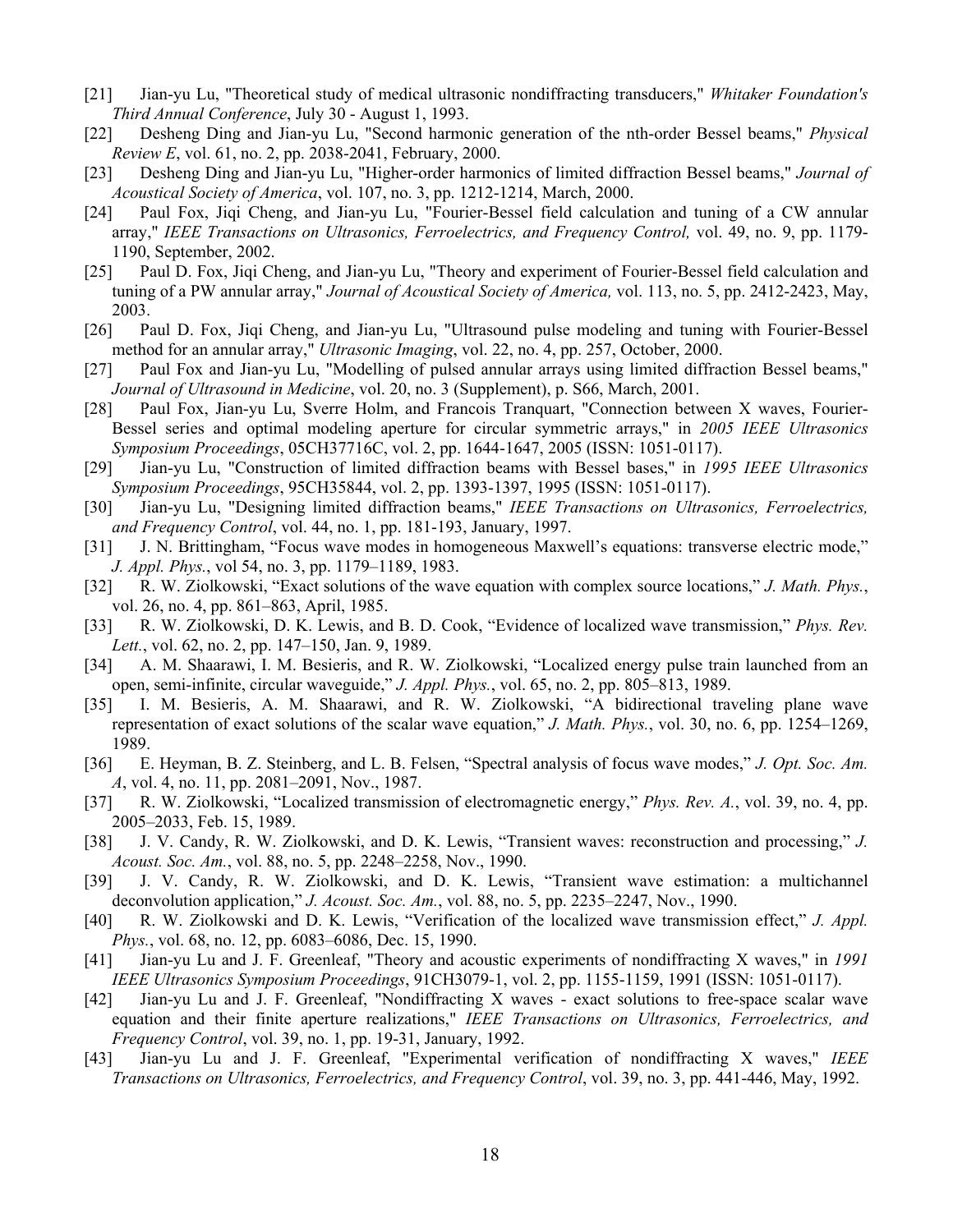- <span id="page-18-0"></span>[44] Jian-yu Lu, Hehong Zou and J. F. Greenleaf, "A new approach to obtain limited diffraction beams," *IEEE Transactions on Ultrasonics, Ferroelectrics, and Frequency Control*, vol. 42, no. 5, pp. 850-853, September, 1995.
- [45] Hehong Zou, Jian-yu Lu, and J. F. Greenleaf, "Obtaining limited diffraction beams with the wavelet transform," in *1993 IEEE Ultrasonics Symposium Proceedings*, 93CH3301-9, vol. 2, pp. 1087-1090, 1993 (ISSN: 1051-0117).
- <span id="page-18-8"></span>[46] Jian-yu Lu and Anjun Liu, "An X wave transform," *IEEE Transactions on Ultrasonics, Ferroelectrics, and Frequency Control*, vol. 47, no. 6, pp. 1472-1481, November, 2000.
- <span id="page-18-9"></span>[47] Jian-yu Lu and Anjun Liu, "Representation of solutions to wave equation with X waves," *Ultrasonic Imaging*, vol. 21, no. 1, pp. 70, January, 1999.
- [48] Waldyr A. Rodrigues, Jr. and Jian-yu Lu, "On the existence of undistorted progressive waves (UPWs) of arbitrary speeds 0<v<∞ in nature," *Foundations of Physics*, vol. 27, no. 3, pp. 435-508, March, 1997.
- [49] Tai K. Song, Jian-yu Lu and J. F. Greenleaf, "Modified X waves with improved field properties," *Ultrasonic Imaging*, vol. 15, no. 1, pp. 36-47, January, 1993.
- [50] Jian-yu Lu and J. F. Greenleaf, "Formation and propagation of limited diffraction beams," in *Acoustical Imaging*, vol. 20, Yu Wei and Ben-li Gu, Editors, pp. 331-343, 1993 (ISBN: 0-306-44585-9).
- [51] Jian-yu Lu and J. F. Greenleaf, "Comparison of sidelobes of limited diffraction beams and localized waves," in *Acoustical Imaging*, vol. 21, Joie Pierce Jones, Editor, pp. 145-152, 1995 (ISBN: 0-306-45009-7).
- [52] Jian-yu Lu and J. F. Greenleaf, "Steering of limited diffraction beams with a two-dimensional array transducer," in *1992 IEEE Ultrasonics Symposium Proceedings*, 92CH3118-7, vol. 1, pp. 603-607, 1992 (ISSN: 1051-0117).
- <span id="page-18-12"></span>[53] Jian-yu Lu and J. F. Greenleaf, "A study of two-dimensional array transducers for limited diffraction beams," *IEEE Transactions on Ultrasonics, Ferroelectrics, and Frequency Control*, vol. 41, no. 5, pp. 724- 739, September, 1994.
- <span id="page-18-1"></span>[54] Jian-yu Lu, J. F. Greenleaf, and E. Recami, "Limited diffraction solutions to Maxwell and Schrodinger equations," *Los Alamos National Library (LANL) Archives,* LANL#: physics/9610012, Report INFN/FM-96/01 (I.N.F.N.; Frascati, Oct.1996), October, 1996.
- <span id="page-18-2"></span>[55] Charles Day, "Intense X-shaped pulses of light propagate without spreading in water and other dispersive media," in "Search and Discovery" column of *Physics Today*, v.57, n.10, pp.25-26, October, 2004.
- <span id="page-18-3"></span>[56] Peeter Saari and Kaido Reivelt, "Evidence of X-shaped propagation-invariant localized light waves", *Physical Review Letters*, 79, 4135–4138 (1997).
- <span id="page-18-4"></span>[57] I. Besieris, M. Abdel-Rahman, A. Shaarawi, and A. Chatzipetros, "Two fundamental representations of localized pulse solutions to the scalar wave equation," *Prog. Electromagn. Res. (PIER)*, 19, pp. 1-48, 1998.
- <span id="page-18-5"></span>[58] Peeter Saari and Kaido Reivelt, "Generation and classification of localized waves by Lorentz transformations in Fourier space," *Physical Review E*, 69, 036612 (2004).
- <span id="page-18-6"></span>[59] Michel Zamboni-Rached, K. Z. Nóbrega, Erasmo Recami, and Hugo Enrique Hernández-Figueroa, "Superluminal X-shaped beams propagating without distortion along a coaxial guide," *Physical Review E*, 66, 046617 (2002).
- <span id="page-18-7"></span>[60] Michel Zamboni-Rached, Erasmo Recami, and Flavio Fontana, "Superluminal localized solutions to Maxwell equations propagating along a normal-sized waveguide," *Physical Review E*, 64, 066603 (2001).
- <span id="page-18-10"></span>[61] Janne Salo, Ari T Friberg and Martti M. Salomaa, "Orthogonal X waves", *Journal of Physics A: Mathematical and General*, 34 (2001) 9319–9327.
- <span id="page-18-11"></span>[62] Jian-yu Lu, "2D and 3D high frame rate imaging with limited diffraction beams," *IEEE Transactions on Ultrasonics, Ferroelectrics, and Frequency Control*, vol. 44, no. 4, pp. 839-856, July, 1997.
- <span id="page-18-13"></span>[63] Jian-yu Lu, "Experimental study of high frame rate imaging with limited diffraction beams," *IEEE Transactions on Ultrasonics, Ferroelectrics, and Frequency Control*, vol. 45, no. 1, pp. 84-97, January, 1998.
- [64] Jian-yu Lu, "Limited diffraction beams for high frame rate 2D and 3D pulse-echo imaging," *Journal of Ultrasound in Medicine*, vol. 16, no. 3 (Supplement), p. S10, March, 1997.
- [65] Jian-yu Lu and J. F. Greenleaf, "High frame rate imaging with limited diffraction beams," *United States Patent*, no. 5720708, Issued: February 24, 1998.
- [66] Hu Peng and Jian-yu Lu, "High frame rate 2D and 3D imaging with a curved or cylindrical array," in *2002 IEEE Ultrasonics Symposium Proceedings*, 02CH37388, vol. 2, pp. 1725-1728, 2002 (ISSN: 1051- 0117).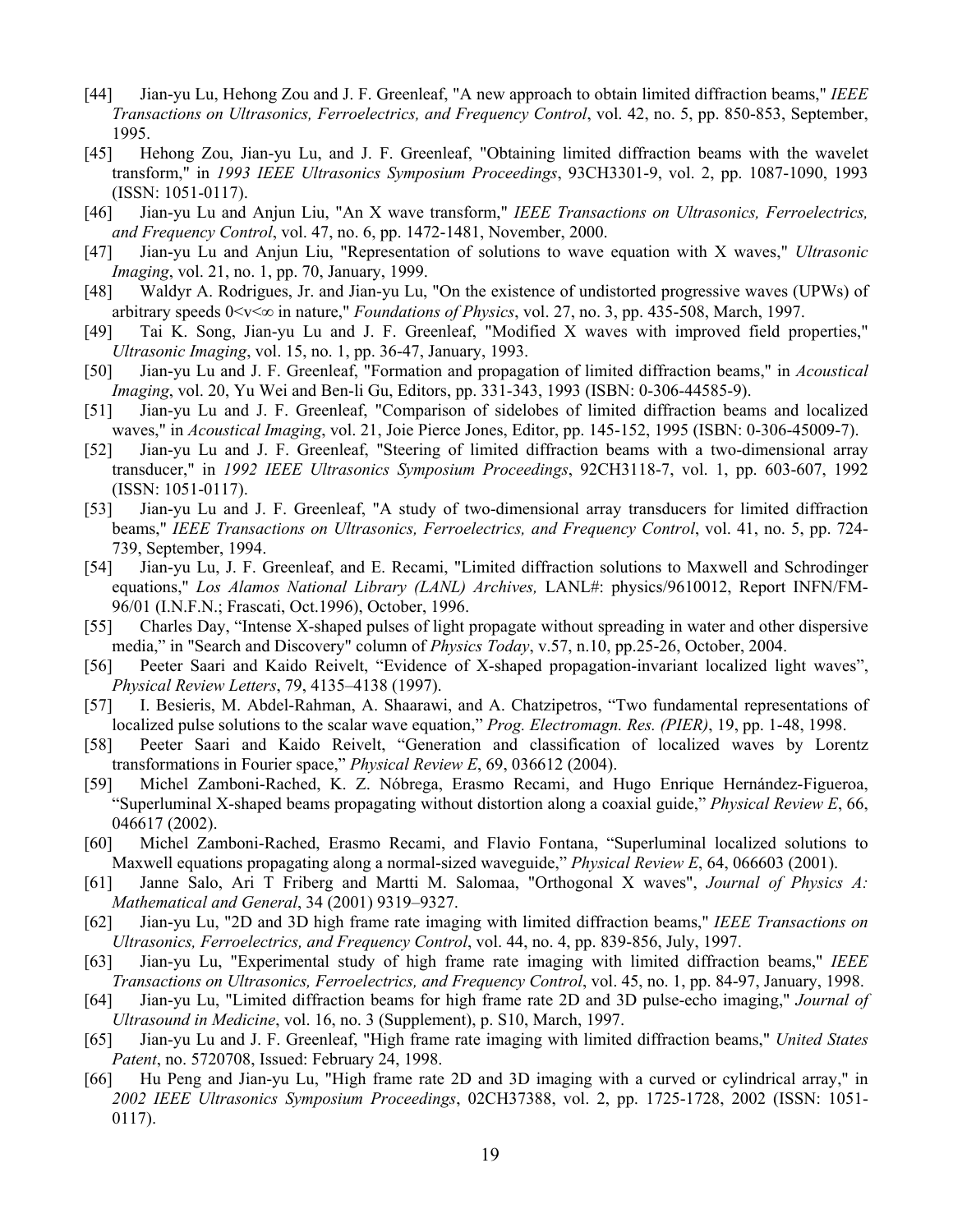- [67] Hu Peng and Jian-yu Lu, "Construction of high frame rate images with Fourier transform," *Journal of Acoustical Society of America*, vol. 111, no. 5, pt. 2, pp. 2385-2386, 2002.
- [68] Jian-yu Lu and Anjun Liu, "Comparison of high-frame rate and delay-and-sum imaging methods," *Journal of Acoustical Society of America*, vol. 106, no. 4, pt. 2, pp. 2136, October, 1999.
- [69] Jian-yu Lu and Shiping He, "High frame rate imaging with a small number of array elements," *IEEE Transactions on Ultrasonics, Ferroelectrics, and Frequency Control*, vol. 46, no. 6, pp. 1416-1421, November, 1999.
- [70] Jian-yu Lu and Shiping He, "Reducing number of elements of transducer arrays in Fourier image construction method," in *1998 IEEE Ultrasonics Symposium Proceedings*, 98CH36102, vol. 2, pp. 1619- 1622, 1998 (ISSN: 1051-0117).
- [71] Jian-yu Lu and Shiping He, "Effects of phase aberration on high frame rate imaging," *Ultrasound in Medicine and Biology*, vol. 26, no. 1, pp. 143-152, 2000.
- [72] Jian-yu Lu, "Assessment of phase aberration effects on high frame rate imaging," *Ultrasonic Imaging*, vol. 19, no. 1, pp. 53, January, 1997.
- [73] Jian-yu Lu, "A study of signal-to-noise ratio of the Fourier method for construction of high frame rate images," in *Acoustical Imaging,* vol. 24, Hua Lee, Editor, pp. 401-405, 2000 (ISBN: 0-306-46518-3).
- [74] Jian-yu Lu and John L. Waugaman, "Development of a linear power amplifier for high frame rate imaging system," in *2004 IEEE Ultrasonics Symposium Proceedings*, 04CH37553C, vol. 2, pp. 1413-1416, 2004 (ISSN: 1051-0117).
- [75] Jian-yu Lu, "A multimedia example," *IEEE Transactions on Ultrasonics, Ferroelectrics, and Frequency Control*, vol.50, no. 9, pp. 1078, September, 2003.
- [76] Anjun Liu, Jing Wang, and Jian-yu Lu, "Logic design and implementation of FPGA for a high frame rate ultrasound imaging system," *Journal of Acoustical Society of America*, vol. 111, no. 5, pt. 2, pp. 2484, 2002.
- [77] Jing Wang, John L. Waugaman, Anjun Liu, and Jian-yu Lu, "Design and construction of a high frame rate imaging system," *Journal of Acoustical Society of America*, vol. 111, no. 5, pt. 2, pp. 2484, 2002.
- <span id="page-19-3"></span>[78] Jiqi Cheng and Jian-yu Lu, "Extended high frame rate imaging method with limited diffraction beams," *IEEE Transactions on Ultrasonics, Ferroelectrics, and Frequency Control* (In Press – to appear in May, 2006 issue).
- <span id="page-19-4"></span>[79] Jiqi Cheng and Jian-yu Lu, "Fourier based imaging method with steered plane waves and limiteddiffraction array beams," in *2005 IEEE Ultrasonics Symposium Proceedings*, 05CH37716C, vol. 2, pp. 1976- 1979, 2005 (ISSN: 1051-0117).
- <span id="page-19-5"></span>[80] Jing Wang and Jian-yu Lu, "A study of motion artifacts of Fourier-based image construction," in *2005 IEEE Ultrasonics Symposium Proceedings*, 05CH37716C, vol. 2, pp. 1439-1442, 2005 (ISSN: 1051-0117).
- [81] Jian-yu Lu and Shiping He, "Increasing field of view of high frame rate ultrasonic imaging," *Journal of Acoustical Society of America*, vol. 107, no. 5, pt. 2, pp. 2779, May, 2000.
- <span id="page-19-0"></span>[82] Jian-yu Lu, "Nonlinear processing for high frame rate imaging," *Journal of Ultrasound in Medicine*, vol. 18, no. 3 (Supplement), p. S50, March, 1999.
- <span id="page-19-1"></span>[83] Glen Wade, "Human uses of ultrasound: ancient and modern," *Ultrasonics*, vol.38, pp.1-5, 2000.
- <span id="page-19-2"></span>[84] Miguel A. Porras, Alberto Parola, Daniele Faccio, Audrius Dubietis, and Paolo Di Trapani, "Nonlinear unbalanced Bessel beams: stationary conical waves supported by nonlinear losses," *Physical Review Letters*, 93, 153902 (2004).
- [85] M. Kolesik, E. M. Wright, and J. V. Moloney, "Dynamic nonlinear X waves for femtosecond pulse propagation in water," *Physical Review Letters*, 92, 253901 (2004).
- [86] Claudio Conti and Stefano Trillo, "Nonspreading wave packets in three dimensions formed by an ultracold Bose gas in an optical lattice," *Physical Review Letters*, 92, 120404 (2004).
- [87] P. Di Trapani, G. Valiulis, A. Piskarskas, O. Jedrkiewicz, J. Trull, C. Conti, and S. Trillo, "Spontaneously generated X-shaped light bullets," *Physical Review Letters*, 91, 093904 (2003).
- [88] C. Conti, S. Trillo, P. Di Trapani, G. Valiulis, A. Piskarskas, O. Jedrkiewicz, and J. Trull, "Nonlinear electromagnetic X waves," *Physical Review Letters*, 90, 170406 (2003).
- [89] J. Salo, J. Fagerholm, A. T. Friberg, and M. M. Salomaa, "Nondiffracting bulk-acoustic X waves in crystals," *Physical Review Letters*, 83, 1171–1174 (1999).
- [90] T. Wulle and S. Herminghaus, "Nonlinear optics of Bessel beams," *Physical Review Letters*, 70, 1401– 1404 (1993).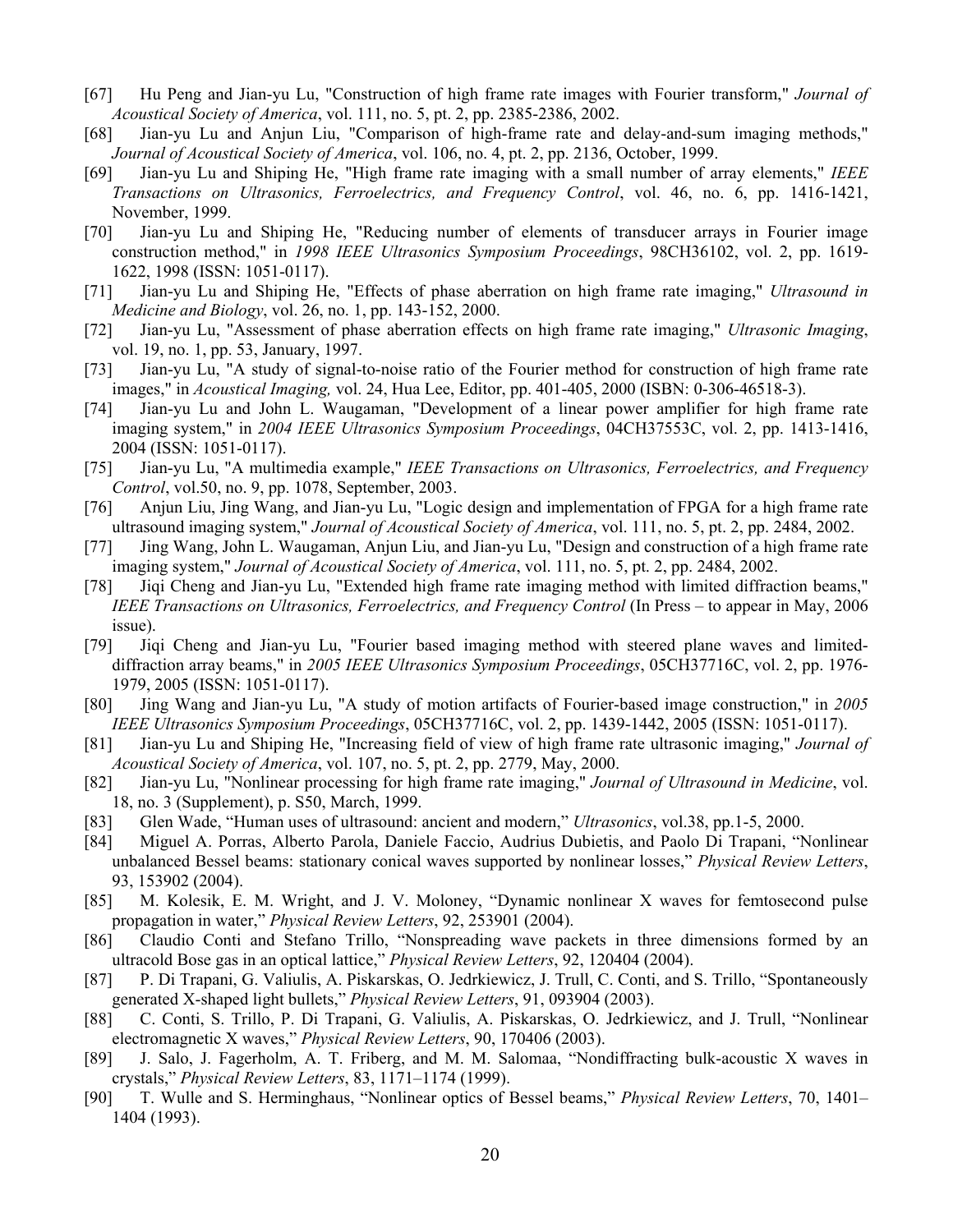- [91] Stefano Longhi and Davide Janner, "X-shaped waves in photonic crystals," *Physical Review B*, 70, 235123 (2004).
- [92] Stefano Longhi, "Localized and nonspreading spatiotemporal Wannier wave packets in photonic crystals," *Physical Review E*, 71, 016603 (2005).
- [93] Alessandro Ciattoni and Paolo Di Porto, "Electromagnetic nondiffracting pulses in lossless isotropic plasmalike media," *Physical Review E*, 70, 035601(R) (2004).
- [94] Miguel A. Porras, and Paolo Di Trapani, "Localized and stationary light wave modes in dispersive media," *Physical Review E*, 69, 066606 (2004).
- [95] Alessandro Ciattoni and Paolo Di Porto, "One-dimensional nondiffracting pulses," *Physical Review E*, 69, 056611 (2004).
- [96] Alessandro Ciattoni, Claudio Conti, and Paolo Di Porto, "Vector electromagnetic X waves," *Physical Review E*, 69, 036608 (2004).
- [97] Erasmo Recami, Michel Zamboni-Rached, and César A. Dartora, "Localized X-shaped field generated by a superluminal electric charge," *Physical Review E*, 69, 027602 (2004).
- [98] J. Trull, O. Jedrkiewicz, P. Di Trapani, A. Matijosius, A. Varanavicius, G. Valiulis, R. Danielius, E. Kucinskas, A. Piskarskas, and S. Trillo, "Spatiotemporal three-dimensional mapping of nonlinear X waves," *Physical Review E*, 69, 026607 (2004).
- [99] Stefano Longhi, "Parametric amplification of spatiotemporal localized envelope waves," *Physical Review E*, 69, 016606 (2004).
- [100] Stefano Longhi, "Spatial-temporal Gauss-Laguerre waves in dispersive media," *Physical Review E*, 68, 066612 (2003).
- [101] Richard W. Ziolkowski and Ching-Ying Cheng, "Existence and design of trans-vacuum-speed metamaterials," *Physical Review E*, 68, 026612 (2003).
- [102] O. Jedrkiewicz, J. Trull, G. Valiulis, A. Piskarskas, C. Conti, S. Trillo, and P. Di Trapani, "Nonlinear X waves in second-harmonic generation: Experimental results," *Physical Review E*, 68, 026610 (2003).
- [103] Miguel A. Porras, Gintaras Valiulis, and Paolo Di Trapani, "Unified description of Bessel X waves with cone dispersion and tilted pulses," *Physical Review E*, 68, 016613 (2003).
- [104] Claudio Conti, "X-wave-mediated instability of plane waves in Kerr media," *Physical Review E*, 68, 016606 (2003).
- [105] Miguel A. Porras, Isabel Gonzalo, and Alessia Mondello, "Pulsed light beams in vacuum with superluminal and negative group velocities," *Physical Review E*, 67, 066604 (2003).
- [106] J. Salo and M. M. Salomaa, "Nondiffracting waves in anisotropic media," *Physical Review E*, 67, 056609 (2003).
- [107] Michel Zamboni-Rached, Flavio Fontana, and Erasmo Recami, "Superluminal localized solutions to Maxwell equations propagating along a waveguide: The finite-energy case," *Physical Review E*, 67, 036620 (2003).
- [108] Kaido Reivelt and Peeter Saari, "Experimental demonstration of realizability of optical focus wave modes," *Physical Review E*, 66, 056611 (2002).
- [109] Amr M. Shaarawi, Bassem H. Tawfik, and Ioannis M. Besieris, "Superluminal advanced transmission of X waves undergoing frustrated total internal reflection: The evanescent fields and the Goos-Hänchen effect," *Physical Review E*, 66, 046626 (2002).
- [110] Kaido Reivelt and Peeter Saari, "Optically realizable localized wave solutions of the homogeneous scalar wave equation," *Physical Review E*, 65, 046622 (2002).
- [111] Miguel A. Porras, "Diffraction effects in few-cycle optical pulses," *Physical Review E*, 65, 026606 (2002).
- [112] Richard W. Ziolkowski, "Superluminal transmission of information through an electromagnetic metamaterial," *Physical Review E*, 63, 046604 (2001).
- [113] Z. L. Horváth and Zs. Bor, "Diffraction of short pulses with boundary diffraction wave theory," *Physical Review E*, 63, 026601 (2001).
- [114] M. A. Porras, R. Borghi, and M. Santarsiero, "Few-optical-cycle Bessel-Gauss pulsed beams in free space," *Physical Review E*, 62, 5729–5737 (2000).
- [115] J. Salo, J. Fagerholm, A. T. Friberg, and M. M. Salomaa, "Unified description of nondiffracting X and Y waves," *Physical Review E*, 62, 4261–4275 (2000).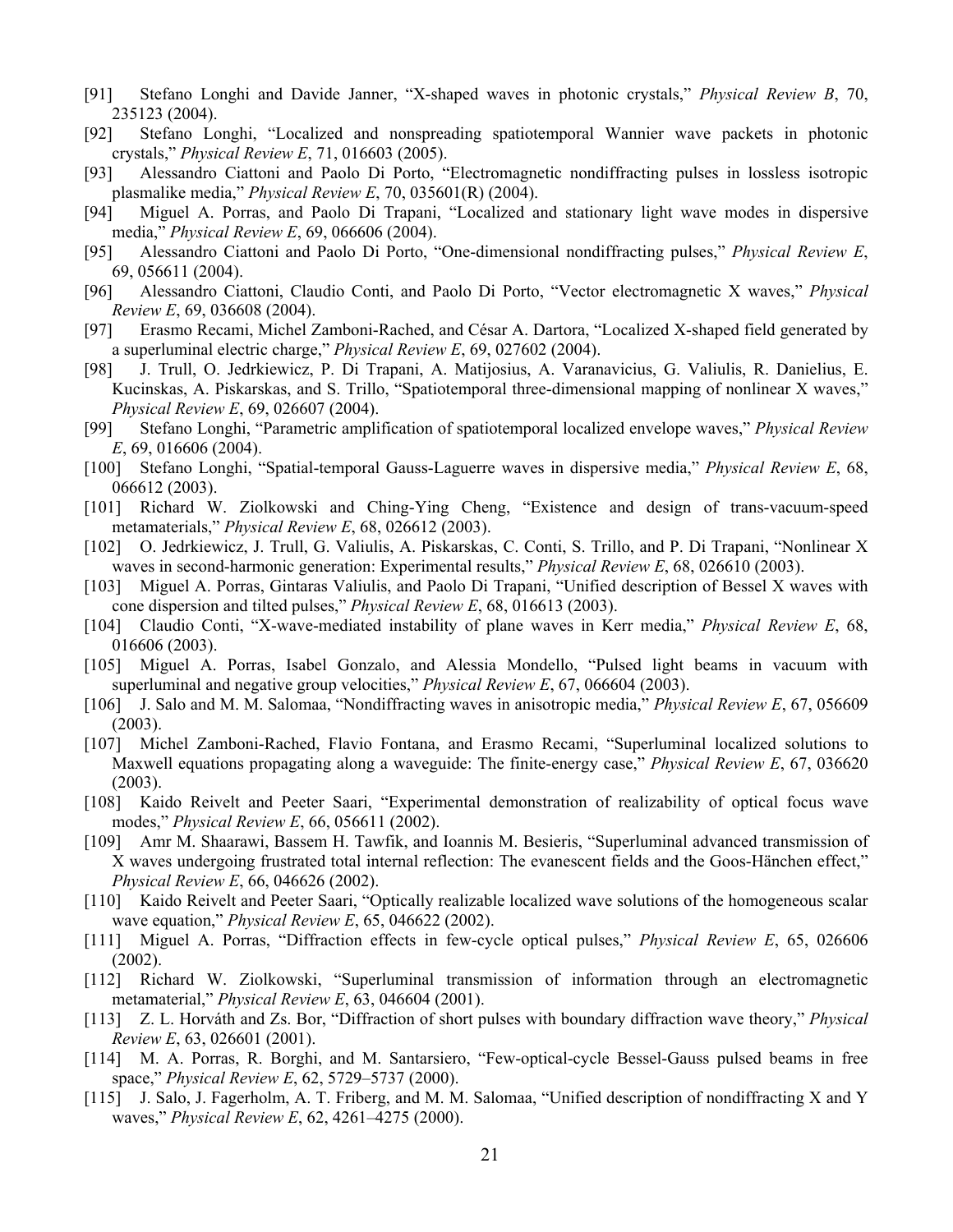- [116] A. Ranfagni and D. Mugnai, "Possibility of superluminal behaviors for X-like and Zenneck waves," *Physical Review E*, 58, 6742–6745 (1998).
- [117] Juha Fagerholm, Ari T. Friberg, Juhani Huttunen, David P. Morgan, and Martti M. Salomaa, "Angularspectrum representation of nondiffracting X waves," *Physical Review E*, 54, 4347–4352 (1996).
- <span id="page-21-0"></span>[118] Desmond Power and Rod Donnelly, "Spherical scattering of superpositions of localized waves," *Physical Review E*, 48, 1410–1417 (1993).
- <span id="page-21-1"></span>[119] Jian-yu Lu, Hehong Zou, and J. F. Greenleaf, "Biomedical ultrasound beam forming," *Ultrasound in Medicine and Biology*, vol. 20, no. 5, pp. 403-428, July, 1994.
- [120] Jian-yu Lu and J. F. Greenleaf, "Diffraction-limited beams and their applications for ultrasonic imaging and tissue characterization," in *New Developments in Ultrasonic Transducers and Transducer Systems*, F. L. Lizzi, Editor, Proceedings of SPIE, vol. 1733, pp. 92-119, 1992 (ISBN: 0-8194-0906-5).
- [121] Jian-yu Lu, "Principle and applications of limited diffraction beams," *Acta Physica Sinica*, vol. 8, Supplement, pp. 22-26, August, 1999.
- [122] Jian-yu Lu, "Principle and applications of limited diffraction beams," *Proceedings of the 7th International Workshop on Modern Acoustics - Ultrasonics*, p. 8, 1998.
- [123] Jian-yu Lu, "New development in beam propagation," *Journal of Ultrasound in Medicine*, vol. 12, no. 3 (Supplement), p. S29, March, 1993.
- [124] Jian-yu Lu, "Engineering applications of limited diffraction beams," *Journal of Acoustical Society of America*, vol. 117 no. 4, pt. 2, pp. 2446, 2005.
- [125] Jian-yu Lu, "Limited diffraction beams and their applications on signal processing," *Journal of Acoustical Society of America*, vol. 106, no. 4, pt. 2, pp. 2125, October, 1999.
- <span id="page-21-2"></span>[126] Jian-yu Lu, "Limited diffraction beams - their principles and potential applications," *Ultrasonic Transducer Engineering Workshop*, August 16-18, 1995.
- <span id="page-21-3"></span>[127] Jian-yu Lu, T. Kinter, and J. F. Greenleaf, "Measurement and dynamic display of acoustic wave pulses," in *1989 IEEE Ultrasonics Symposium Proceedings*, 89CH2791-2, vol. 1, pp. 673-676, 1989 (ISSN: 0090- 5607).
- [128] Jian-yu Lu, R. R. Kinnick, J. F. Greenleaf, and C. M. Sehgal, "Multi-electrical excitations of a transducer for ultrasonic imaging," in *Acoustical Imaging*, vol. 18, Hua Lee and Glen Wade, Editors, pp. 511-519, 1990 (ISBN: 0-306-43900-X).
- [129] Jian-yu Lu and J. F. Greenleaf, "Evaluation of transducers with near-field scanning of their surfaces," in *1994 IEEE Ultrasonics Symposium Proceedings*, 94CH3468-6, vol. 2, pp. 1163-1167, 1994 (ISSN: 1051- 0117).
- <span id="page-21-4"></span>[130] Todd A. Pitts, J. F. Greenleaf, Jian-yu Lu, and Randall R. Kinnick, "Tomographic Schlieren imaging for measurement of beam pressure and intensity," in *1994 IEEE Ultrasonics Symposium Proceedings*, 94CH3468-6, vol. 3, pp. 1665-1668, 1994 (ISSN: 1051-0117).
- <span id="page-21-5"></span>[131] W. H. Press, B. P. Flannery, S. A. Teukolsky, and W. T. Vetterling, *Numerical Recipes in C*. Cambridge: Cambridge University Press, 1989, chs. 2 and 14.
- <span id="page-21-6"></span>[132] Michel Zamboni-Rached, "Stationary optical wave fields with arbitrary longitudinal shape by superposing equal frequency Bessel beams: Frozen Waves," *Optics Express*, vol. 12, no. 17, pp. 4001-4006, August 23, 2004.
- <span id="page-21-7"></span>[133] Michel Zamboni-Rached, Erasmo Recami, and Hugo E. Hernández-Figueroa, "Theory of frozen waves: modeling the shape of stationary wave fields," *J. Opt. Soc. Am. A*, vol. 22, no. 11, pp. 2465-2475, November 2005.
- <span id="page-21-8"></span>[134] V. Garcés-Chávez, D. McGloin, H. Melville, W. Sibbett and K. Dholakia, "Simultaneous micromanipulation in multiple planes using a self-reconstructing light beam," Nature, vol. 419, pp. 145-147, September 12, 2002.
- <span id="page-21-9"></span>[135] J. A. Campbell and S. Soloway, "Generation of a nondiffracting beam with frequency independent beam width," *J. Acoust. Soc. Am.*, vol. 88, no. 5, pp. 2467–2477, Nov., 1990.
- <span id="page-21-10"></span>[136] M. S. Patterson and F. S. Foster, "Acoustic fields of conical radiators," *IEEE Trans. Sonics Ultrason.*, SU-29, no. 2, pp. 83–92, March, 1982.
- <span id="page-21-11"></span>[137] J. H. Mcleod, "The Axicon: a new type of optical element," *J. Opt. Soc. Am.*, vol. 44, p. 592, 1954.
- <span id="page-21-12"></span>[138] Fayyazuddin and Riazuddin, Quantum Mechanics, Singapore: World Scientific Publishing Co., 1990, Ch. 18.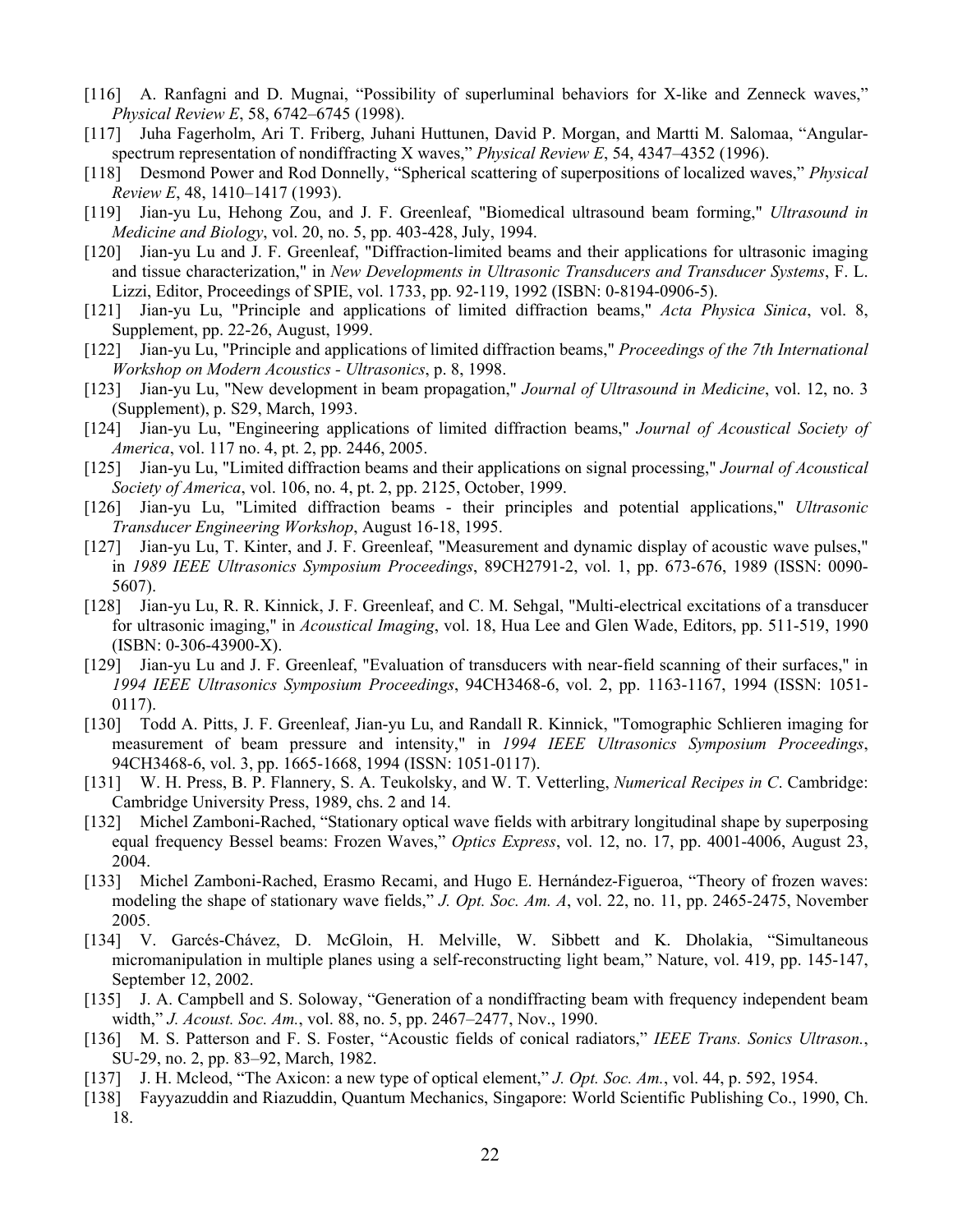- <span id="page-22-0"></span>[139] T.R.Sandin, *Essentials of Modern Physics*, Addison-Wesley; New York, 1989, p.146.
- <span id="page-22-1"></span>[140] J. R. Meyer-Arendt, *Introduction to Classical and Modern Optics*, Prentice-Hall; Englewood Cliffs, NJ, 1972, ch.6.
- <span id="page-22-2"></span>[141] R. W. Ziolkowski, "Localized transmission of electromagnetic energy," *Phys. Rev.*, A39, pp. 2005–2033, 1989.
- <span id="page-22-3"></span>[142] Jian-yu Lu, "Frequency quantized nondiffracting X waves in a confined space," prepared on July 25, 1991 and revised on March 7, 1992 for *Journal of Acoustical Society of America*. However, it is unpublished but was acknowledged on Page 5 in Michel Zamboni-Rached, Erasmo Recami, and Flavio Fontana, "Superluminal localized solutions to Maxwell equations propagating along a normal-sized waveguide," *Physical Review E*, 64, 066603 (2001).
- <span id="page-22-4"></span>[143] A. M. Shaarawi, I. M. Besieris, and R. W. Ziolkowski, "Localized energy pulse trains launched from an open, semi-infinite, circular wave guide," *Journal of Applied Physics*, Vol. 65, No. 2, pp. 805–813, January 15, 1989.
- <span id="page-22-5"></span>[144] R. W. Ziolkowski, I. M. Besieris, and A. M. Shaarawi, "Localized wave representations of acoustic and electromagnetic radiation," *Proceedings of the IEEE*, Vol. 79, No. 10, pp. 1371–1377, October, 1991.
- <span id="page-22-6"></span>[145] J. R. Meyer-Arendt, *Introduction to Classical and Modern Optics*, Englewood Cliffs, NJ, Prentice-Hall, Inc., 1972, ch. 6.
- <span id="page-22-7"></span>[146] R. Bracewell, *The Fourier Transform and its Applications*. New York: McGraw-Hill, 1965, Ch. 4 and 6.
- <span id="page-22-8"></span>[147] Jian-yu Lu, "Bowtie limited diffraction beams for low-sidelobe and large depth of field imaging," *IEEE Transactions on Ultrasonics, Ferroelectrics, and Frequency Control*, vol. 42, no. 6, pp. 1050-1063, November, 1995.
- [148] Jian-yu Lu, "Producing bowtie limited diffraction beams with synthetic array experiment," *IEEE Transactions on Ultrasonics, Ferroelectrics, and Frequency Control*, vol. 43, no. 5, pp. 893-900, September, 1996.
- [149] Jian-yu Lu, "Method for reducing sidelobes of limited diffraction pulse-echo images," *United States Patent* no. 5492121, Issued: February 20, 1996.
- [150] Jian-yu Lu and J. F. Greenleaf, "Unsymmetrical limited diffraction beams for sidelobe reduction," *Journal of Ultrasound in Medicine*, vol. 14, no. 3 (Supplement), p. S36, March, 1995.
- <span id="page-22-9"></span>[151] Jian-yu Lu, "Experiment with bowtie limited diffraction beams," *Ultrasonic Imaging*, vol. 18, no. 1, pp. 41, January, 1996.
- <span id="page-22-10"></span>[152] Jian-yu Lu, "Limited diffraction array beams," *International Journal of Imaging System and Technology*, vol. 8, no. 1, pp. 126-136, January, 1997 (ISSN: 0899-9457).
- <span id="page-22-12"></span>[153] Jian-yu Lu, "Improving accuracy of transverse velocity measurement with a new limited diffraction beam," in *1996 IEEE Ultrasonics Symposium Proceedings*, 96CH35993, vol. 2, pp. 1255-1260, 1996 (ISSN: 1051-0117).
- <span id="page-22-13"></span>[154] Jian-yu Lu and Jiqi Cheng, "Field computation for two-dimensional array transducers with limited diffraction array beams," *Ultrasonic Imaging*, vol. 27, no. 4, pp. 237-255, October, 2005.
- <span id="page-22-11"></span>[155] Jian-yu Lu and Jiqi Cheng, "Efficient computation of field of 2D array with limited diffraction array beams," *Journal of Acoustical Society of America*, vol. 109, no. 5, pt. 2, pp. 2397-2398, 2001.
- <span id="page-22-14"></span>[156] Jiqi Cheng and Jian-yu Lu, "A study of angular spectrum and limited diffraction beams for calculation of field of array transducers," *Journal of Acoustical Society of America*, vol. 111, no. 5, pt. 2, pp. 2483, 2002.
- <span id="page-22-15"></span>[157] Hu Peng, Zhousheng Zhang, and Jian-yu Lu, "A study of simulation methods of limited diffraction beams," *Journal of Acoustical Society of America*, vol. 108, no. 5, pt. 2, pp. 2595, November, 2000.
- <span id="page-22-16"></span>[158] Jian-yu Lu, Tai K. Song, Randall R. Kinnick, and J. F. Greenleaf, "*In vitro* and *in vivo* real-time imaging with ultrasonic limited diffraction beams," *IEEE Transactions on Medical Imaging*, vol. 12, no. 4, pp. 819- 829, December, 1993.
- [159] Jian-yu Lu, Tai-Kyong Song, Randall R. Kinnick, and J. F. Greenleaf, "Real-time imaging with limited diffraction beams," *Ultrasonic Imaging*, vol. 15, no. 2, p. 176, April, 1993.
- [160] Jian-yu Lu, Tai-Kyong Song, Randall R. Kinnick, J. F. Greenleaf, James E. Meredith, and J. William Charboneau, "A general-purpose real-time scanner for evaluation of beam geometry in medical imaging," *Journal of Ultrasound in Medicine*, vol. 13, no. 3 (Supplement), p. S40, March, 1994.
- [161] Jian-yu Lu, M. Fatemi, and J. F. Greenleaf, "Pulse-echo imaging with X wave," in *Acoustical Imaging*, vol. 22, Piero Tortoli and L. Masotti, Editors, pp. 191-196, 1996 (ISBN: 0-306-45364-9).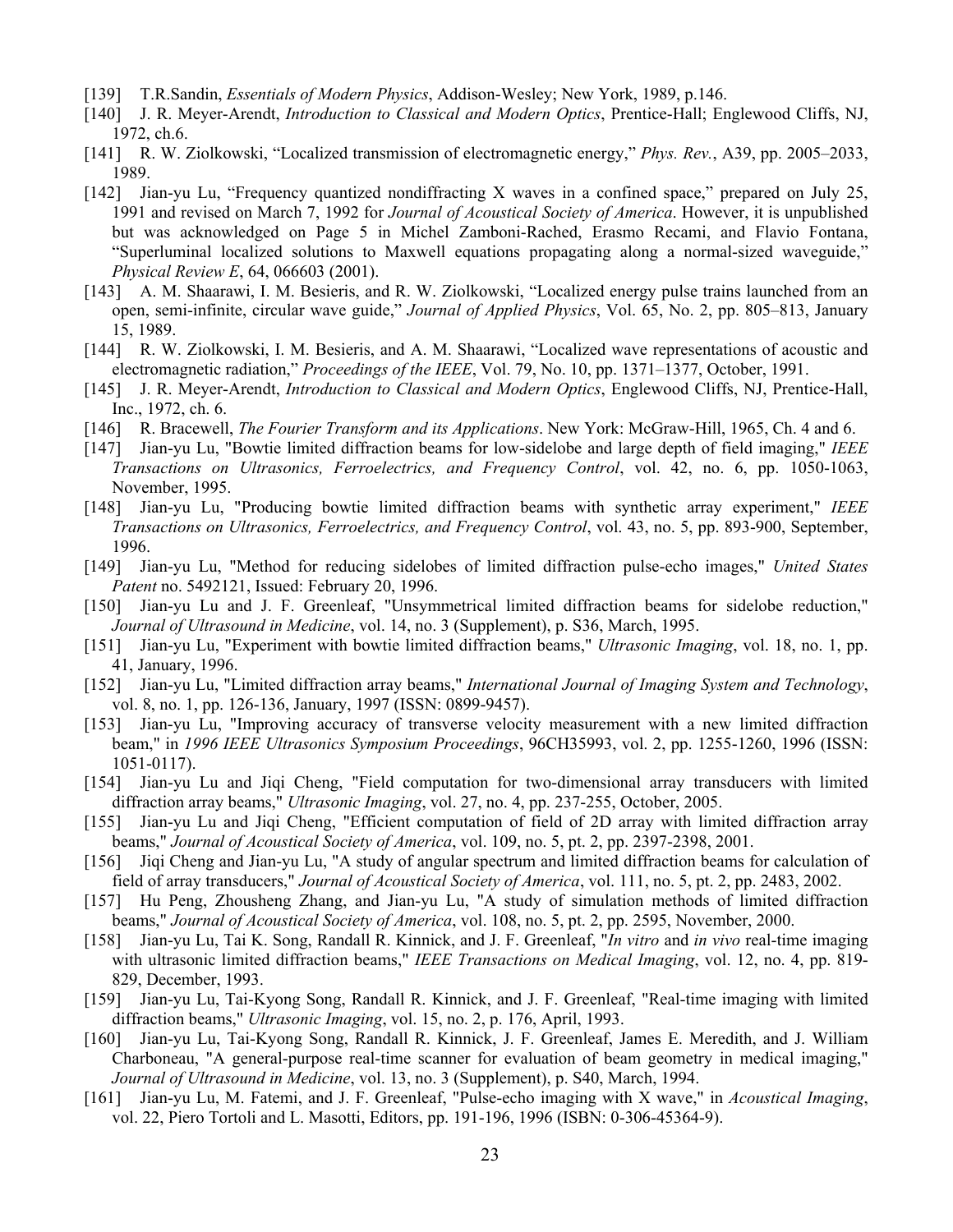- [162] Jian-yu Lu and J. F. Greenleaf, "Experiment of imaging contrast of Bessel nondiffracting beam transducer," *Journal of Ultrasound in Medicine*, vol. 11, no. 3 (Supplement), p. S43, March, 1992.
- <span id="page-23-0"></span>[163] Jian-yu Lu, Jing Wang, Hu Peng, and Jiqi Cheng, "Increasing frame rate of limited diffraction imaging system with code excitations," in *Acoustical Imaging*, vol. 26, Roman Gr. Maev, Editor, pp. 467-475, 2002 (ISBN: 0-306-47340-2).
- <span id="page-23-1"></span>[164] Khalil F. Dajani, Sergio Salles-Cunha, Hugh G. Beebe, and Jian-yu Lu, "Ultrasonographic volumetry of atherosclerotic plaques," *Journal of Vascular Technology* vol. 26, no.2, pp. pp. 89-97, June 2002.
- [165] Khalil F. Dajani, Robert K. Vincent, Sergio Salles-Cunha, Jian-yu Lu, and Hugh G. Beebe, "Multifrequency ultrasound imaging for carotid plaque characterization: a feasibility study," *Ultrasonic Imaging*, vol. 21, no. 4, pp. 292-293, October, 1999.
- <span id="page-23-2"></span>[166] Jian-yu Lu and J. F. Greenleaf, "Evaluation of a nondiffracting transducer for tissue characterization," in *1990 IEEE Ultrasonics Symposium Proceedings*, 90CH2938-9, vol. 2, pp. 795-798, 1990 (ISSN: 1051-0117).
- <span id="page-23-3"></span>[167] Jian-yu Lu, "A computational study for synthetic aperture diffraction tomography: Interpolation versus interpolation-free," in *Acoustical Imaging*, vol. 16, L. W. Kessler, Editor, pp. 421-443, 1988 (ISBN: 0-306- 43011-8).
- [168] Jian-yu Lu and Yu Wei, "An improvement of the Fourier-domain interpolation reconstruction algorithms for synthetic aperture diffraction tomography," *Applied Acoustics*, (Chinese quarterly), vol. 8, no. 1, pp. 1-5, 1989.
- [169] Jian-yu Lu and Yu Wei, "A study of the Fourier-domain interpolation reconstruction algorithms for synthetic aperture diffraction tomography," *Chinese Journal of Medical Imaging Technology*, vol. 4, no. 1, pp. 47, 1988.
- [170] Jian-yu Lu and Yu Wei, "A new method for quantitative reflection imaging," in *Acoustical Imaging*, vol. 17, Hiroshi Shimizu, Noriyoshi Chubachi, and Jun-ichi. Kushibiki, Editors, pp. 533-541, 1989 (ISBN: 0-306- 43150-5).
- <span id="page-23-4"></span>[171] Jian-yu Lu and Yu Wei, "Experiments for a new quantitative reflection imaging method," *Physics in Medicine and Biology*, vol. 33, Supplement 1, pp. 291, 1988.
- <span id="page-23-5"></span>[172] Jian-yu Lu, "Transmit-receive dynamic focusing with limited diffraction beams," in *1997 IEEE Ultrasonics Symposium Proceedings*, 97CH36118, vol. 2, pp. 1543-1546, 1997 (ISSN: 1051-0117).
- <span id="page-23-6"></span>[173] Shiping He, Khalil F. Dajani, and Jian-yu Lu, "Doppler beam steering for blood flow velocity vector imaging," in *Acoustical Imaging,* vol. 25, M. Halliwell and P. N. T. Wells, Editors, pp. 443-448, 2000 (ISBN: 0-306-46516-7).
- <span id="page-23-7"></span>[174] Jian-yu Lu, Shiping He, and Khalil F. Dajani, "Ultrasound storage correlator arrays for real-time blood flow velocity vector imaging," in *Acoustical Imaging,* vol. 25, M. Halliwell and P. N. T. Wells, Editors, pp. 427-436, 2000 (ISBN: 0-306-46516-7).
- <span id="page-23-8"></span>[175] Jian-yu Lu, Xiao-Liang Xu, Hehong Zou, and J. F. Greenleaf, "Application of Bessel beam for Doppler velocity estimation," *IEEE Transactions on Ultrasonics, Ferroelectrics, and Frequency Control*, vol. 42, no. 4, pp. 649-662, July, 1995.
- <span id="page-23-9"></span>[176] Jian-yu Lu, Xiao-Liang Xu, Hehong Zou, and J. F. Greenleaf, "Modeling and experiment of Doppler shift and its spectral broadening for a Bessel beam," *Ultrasonic Imaging*, vol. 16, no. 1, pp. 53-54, January, 1994.
- <span id="page-23-10"></span>[177] Jian-yu Lu and J. F. Greenleaf, "Producing deep depth of field and depth-independent resolution in NDE with limited diffraction beams," *Ultrasonic Imaging*, vol. 15, no. 2, pp. 134-149, April, 1993.
- <span id="page-23-11"></span>[178] Jian-yu Lu and J. F. Greenleaf, "Nondestructive evaluation of materials with a Bessel transducer," *Ultrasonic Imaging*, vol. 14, no. 2, pp. 203-204, April, 1992.
- <span id="page-23-12"></span>[179] Jian-yu Lu, Jiqi Cheng, and Brent Cameron, "Low sidelobe limited diffraction optical coherence tomography," *Proceedings of SPIE*, vol. 4619, pp. 300-311, 2002 (ISBN: 0-8194-4358-1).
- <span id="page-23-13"></span>[180] Jian-yu Lu and Shiping He, "Optical X waves communications," *Optics Communications*, vol. 161, pp. 187-192, March 15, 1999.
- <span id="page-23-14"></span>[181] Jian-yu Lu, "High-speed transmissions of images with limited diffraction beams," in *Acoustical Imaging*, vol. 23, S. Lees and L. A. Ferrari, Editors, pp. 249-254, 1997 (ISBN: 0-306-45768-7).
- <span id="page-23-15"></span>[182] Jian-yu Lu and J. F. Greenleaf, "A study of sidelobe reduction for limited diffraction beams," in *1993 IEEE Ultrasonics Symposium Proceedings*, 93CH3301-9, vol. 2, pp. 1077-1082, 1993 (ISSN: 1051-0117).
- [183] Shiping He and Jian-yu Lu, "Sidelobe reduction of limited diffraction beams with Chebyshev aperture apodization," *Journal of Acoustical Society of America,* vol. 107, no. 6, pp. 3556-3559, June, 2000.